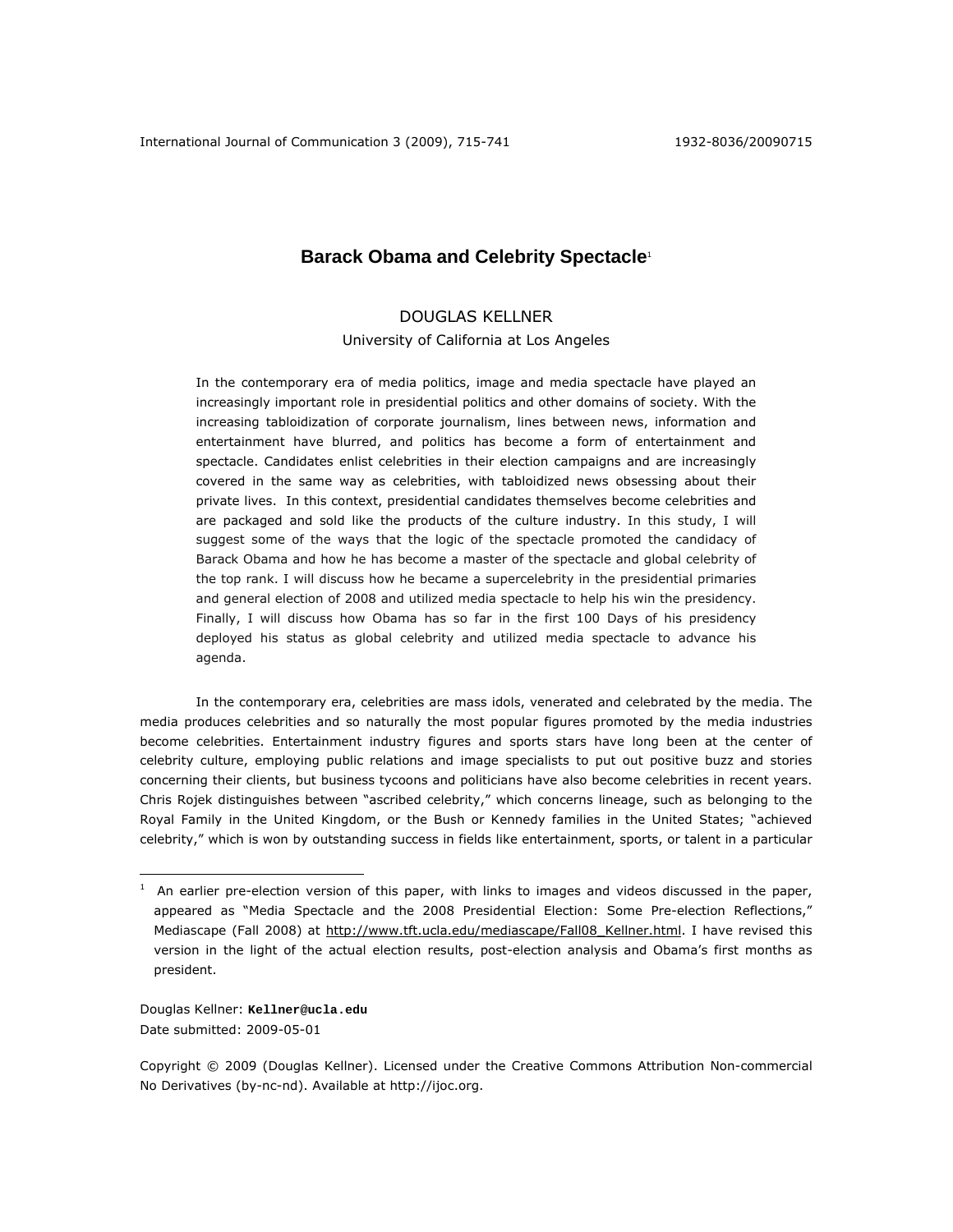field compared to "attributed celebrity," through which fame is achieved through media representations or spectacle, as in scandals or tabloid features (2001, p. 17ff), with Paris Hilton being an obvious example of this category.

Celebrity is dependent on both constant media proliferation and the implosion between entertainment, news and politics. The proliferation of media outlets has created an ever more intense and diffuse celebrity culture with specialized publications, Internet sites, and social networking fanning the flames of celebrity culture and mainstream media further circulating and legitimating it. Celebrities have thus become the most popular figures in their field and publics seem to have insatiable appetites for inside information and gossip about their idols, fueling a media in search of profit in a competitive market to provide increasing amounts of celebrity news, images and spectacle.

Indeed, celebrity culture is such that there is a class of faux celebrities — think Paris Hilton who are largely famous for being famous and being in the media, supported by a tabloid media that is becoming more prevalent in the era of the Internet, new media and social networking sites that circulate gossip. In this context, it is not surprising that politicians, especially political leaders frequently in the media spotlight, have become celebrities, as publics seek news, information and gossip about their private and public lives, turning some politicians into media superstars and relegating politicians caught in scandal to tabloid hell and damnation.

 In addition, politics in the United States and elsewhere in global culture have become propelled in recent years by media spectacle. It is my position that the mainstream corporate media today in the U.S. and elsewhere increasingly process events, news and information in the form of media spectacle.<sup>2</sup> In an arena of heightened competition between 24/7 cable television networks, talk radio, Internet sites and blogs, and ever proliferating new media like Facebook, MySpace, YouTube, and Twitter, competition for the audience's attention is evermore intense, leading the corporate media to go to sensationalistic tabloidized stories which they construct in the forms of media spectacle, attempting to attract maximum audiences for as much time as possible, until the next spectacle emerges.

 Spectacles are media constructs that are out of the ordinary and habitual daily routine which become popular media events, capturing the attention of the media and the public. They involve an aesthetic dimension and often are dramatic, bound up with competition like the Olympics or the Oscars and they feature compelling images, montage and stories. In particular, media spectacle refers to technologically mediated events, in which media forms - like broadcasting, print media or the Internet process events in spectacular ways. Natural disasters are presented as media spectacle as "Breaking News!" Highly dangerous hurricanes, tsunamis, fires, and other natural events dominate the news cycle when they hit, as the Asian Tsunami of 2005 and Hurricane Katrina in 2005 both did, and are processed as media spectacle. Global pandemics can also become major media spectacles as with the SARS spectacle of 2003 and the so-called Swine Flu crisis of 2009 (although the latter soon fizzled out,

 $2$  On my concept of media spectacle, see Kellner (2001, 2003, 2005, 2008).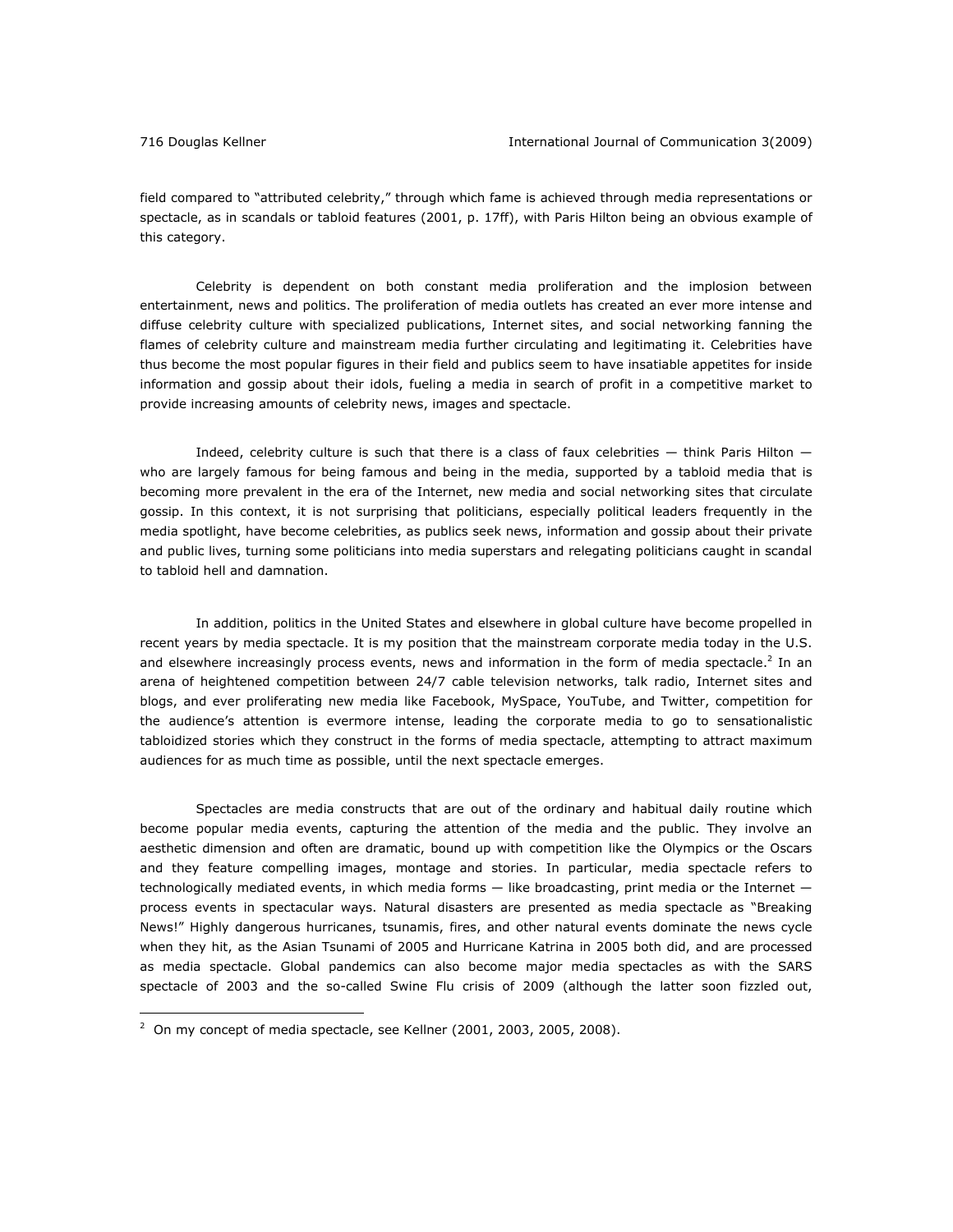surpassed by the deaths of Michael Jackson, Farrah Fawcett, Walter Cronkite, and other celebrity spectacles).

Examples of political events that became media spectacles would include the Clinton sex and impeachment scandal in the late 1990s, the death of Princess Diana, the 9/11 terror attacks, and the meltdown of the U.S. and global financial systems concurrent with the 2008 presidential election and new presidency of Barack Obama. Celebrity spectacles include the O.J. Simpson trial which dominated corporate media news in the mid-1990s (Kellner, 2003a), the ongoing Britney Spears saga, or, most striking, the spectacle of the life, death and aftermath of Michael Jackson which is becoming one of the most enduring and far-reaching media spectacles of all time.

 In this study, I suggest some of the ways that the logic of the spectacle promoted the candidacy of Barack Obama and indicate how he has become a master of the spectacle and global celebrity of the first rank. I will discuss how he became a "supercelebrity" during the presidential primaries and general election of 2008, and how he utilized media spectacle to help win the presidency. Finally, I will discuss how Obama has, in the first months of his presidency, deployed his status as global supercelebrity and utilized media spectacle to advance his agenda.

# *Media Spectacle and Politics: The Democratic Party Spectacle*

 $\overline{a}$ 

Looking at the 2008 Democratic Party primaries, we see exhibited the triumph of the spectacle. In this case, the spectacle of Barack Obama and Hillary Clinton — the first serious African American candidate versus the first serious woman candidate — generated a compelling spectacle of race and gender as well as a campaign spectacle in the incredibly hard-fought and unpredictable primaries. As a media spectacle, the Democratic Party primary could be seen as a reality TV show. For the media and candidates alike, the Democratic primary was like "Survivor" or "The Apprentice" ("You're fired!"), with losing candidates knocked out week by week. With the two standing candidates Obama and Clinton, it was like "The Amazing Race," "American Gladiator" and "American Idol" all rolled into one, with genuine suspense building over the outcome.

The primary was also a celebrity spectacle because Hillary Clinton was one of the major celebrities in U.S. culture, as well as a former First Lady and New York Senator, while Barack Obama, a community organizer, Illinois state legislator and then Senator was emerging as one of the major celebrity figures in U.S. and even global politics.<sup>3</sup> The spectacle of race and gender in a major U.S. party primary was unprecedented as presidential politics have previously largely been the prerogative of white males. As Jackson Katz (2009) argues in a forthcoming study, masculinity and presidential packaging of the candidate as the strongest leader, a protective father and a true man has been a major determinant of presidential elections in the media age. Having both a woman and an African American as candidates thus

<sup>&</sup>lt;sup>3</sup> In this article, I am ignoring Obama's earlier pre-celebrity history: He first came to national attention through his dramatic keynote speech at the 2004 Democratic Party convention where he emerged as a rising star followed by setting his own political trajectory and philosophy in two well-written and bestselling books (Obama, 2004 & 2008).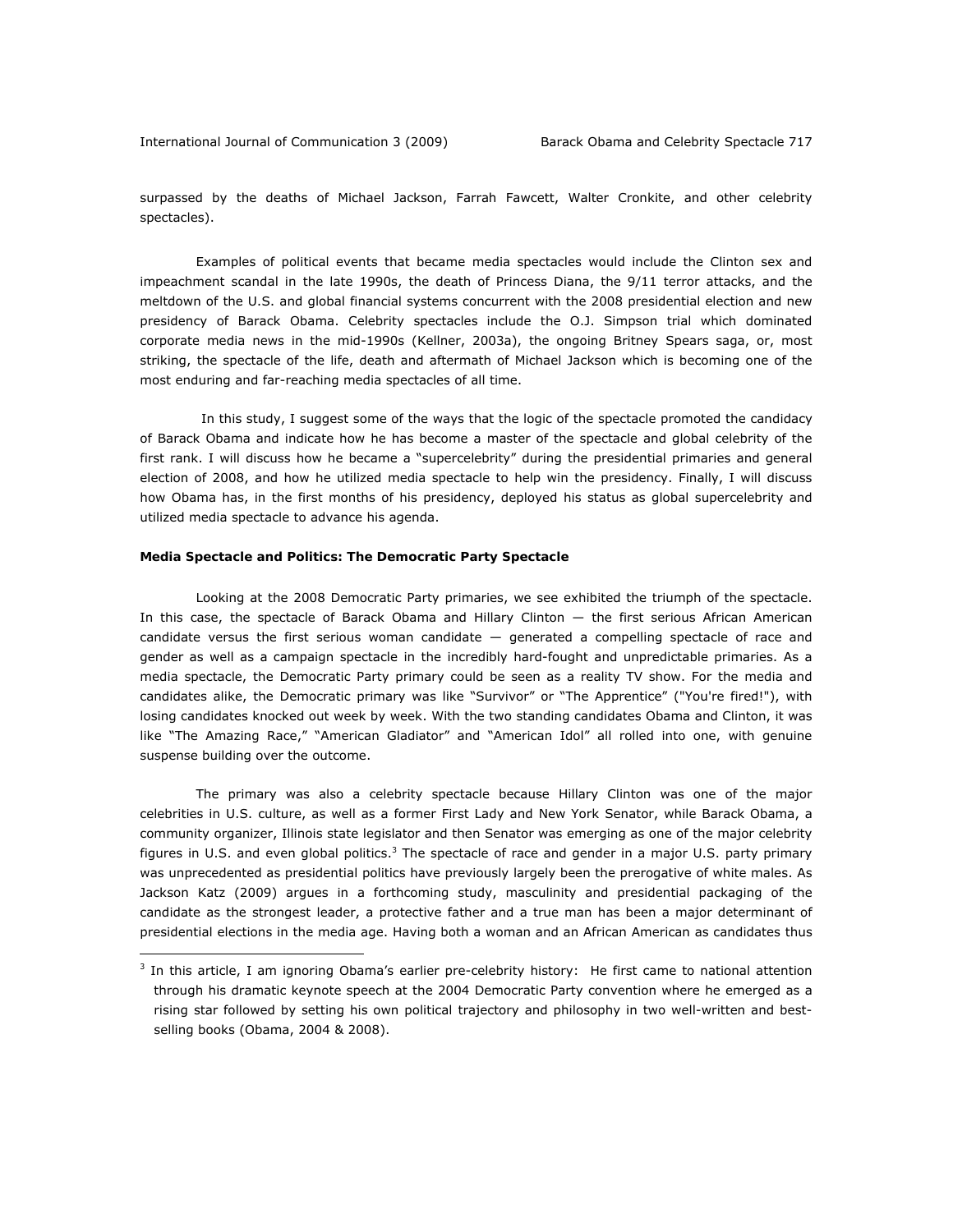breaks with the dominant code of Great White Leader; and as we shall see, Barack Obama came to challenge dominant conceptions of presidential masculinity as well as race.

From the first primary in Iowa, where in January he won a startling victory, the Obama spectacle emerged as a spectacle of hope, of change, of color, and of youth. In addition to his everyday campaign stump speeches that mobilized record crowds, on every primary election night, Obama made a spirited speech, even after his unexpected loss to Hillary Clinton in New Hampshire, proclaiming: "'Yes We Can' was the call of workers who organized, women who reached for the ballot . . . and a King who took us to the mountaintop and pointed the way to the promised land."

On Super Tuesday, in one of the most watched events of the primary season's first weeks, Obama gave a compelling victory speech, which became the most circulated speech on the Internet that week. With that multi-state primary victory, Obama pulled slightly ahead in delegate count. Obama then won 11 primaries in a row,<sup>4</sup> made another striking speech after the Wisconsin primary in which he took over the airways for about an hour, offering a vision of the U.S. coming together, mobilizing people for change, carrying out a progressive agenda, getting out of Iraq, and using the money spent there to rebuild the infrastructure, schools, health care system, and so on. Even when Obama lost primaries, he gave inspiring and impassioned speeches.

There was also an impressive Internet spectacle in support of Obama's presidency. Obama raised an unprecedented amount of money on the Internet, generated more than two million friends on Facebook and 866,887 friends on MySpace, and reportedly had a campaign listserv of over 10 million e-mail addresses, enabling his campaign to mobilize youth and others through text-messaging and e-mails.<sup>5</sup> Videos compiled on Obama's official campaign YouTube site were accessed over 11.5 million times (Gulati,

<sup>4</sup> For an insider look at the daily events of the primaries and general election by a savvy reporter who closely followed the Obama campaign, see Wolffe (2009). The book, however, provides no analysis of Obama's mastery of the spectacle, little on how the campaign enthused and organized youth, and almost nothing on how the campaign deployed the Internet to raise money and organize supporters, and thus misses completely the Obama spectacle that I am depicting. I will periodically use Wolff, however, to confirm my version of the campaign events. Likewise, the studies in Larry Sabato's edited book *The Year of Obama. How Barack Obama Won the White House* fail entirely to engage the role of media spectacle in the election.

<sup>5</sup> On Obama's mobilization of the Internet, see Rezayazdi (2009), Gulati (2010) and Cornfield (2010). Although the latter two articles by political scientists provide detailed analysis of Obama's use of new media and social networking sites, neither engages the Obama spectacle that was the content of the Obama campaign. Diana Owen asserts that the majority of people polled claimed that they depended on conventional media, especially television, for their news and information on the election, although significant age-related differences in media appeared "leading to speculation that a dual media system may be developing in response to the preferences of older and younger audiences." See Owen (2010). In her study of the role of the media in the 2008 election, Owen also neglects the role of media spectacle.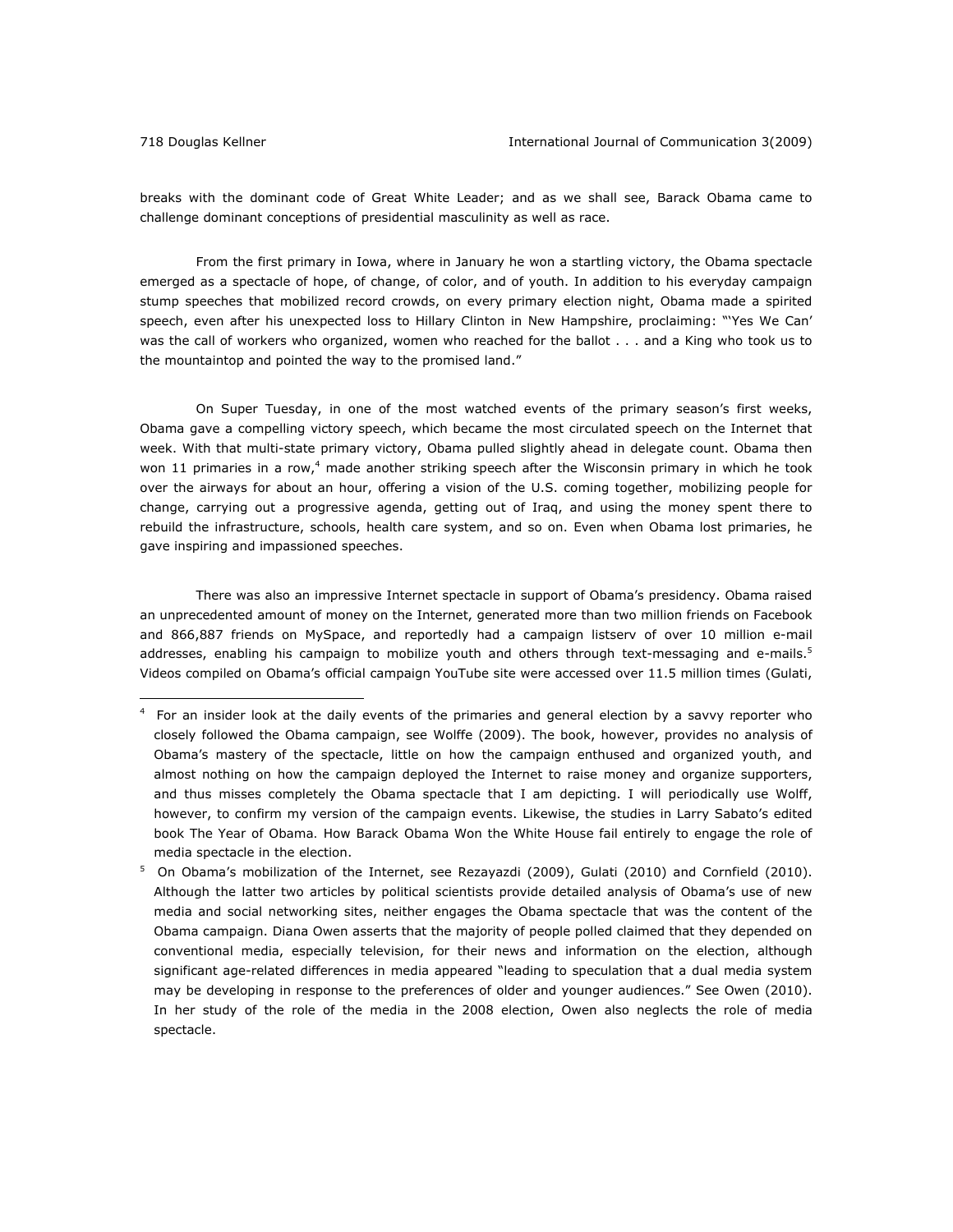2010, p. 195), while the YouTube (UT) music video "Obama Girl," featuring a young woman singing about why she supports Obama interspersed with images of his speeches, received well over 5 million hits and is one of the most popular in the site's history.<sup>6</sup>

Indeed, grassroots campaigns for Obama illustrate the impact of YouTube and Internet spectacle for participatory democracy. Among the enormous numbers of Internet-distributed artifacts for the Obama campaign, Will.i.am's "Yes We Can" music video manifests how grassroots-initiated media artifacts can inspire and mobilize individuals to support Obama. This MTV-style UT music video breaks with conventional ways of producing music video, as Will.i.am assembled a variety of artists' grassroots participation in its production. In his words:

I wasn't afraid to stand for "change" . . . it was pure inspiration . . . so I called my friends . . . and they called their friends . . . We made the song and video . . . Usually this process would take months . . . but we did it together in 48 hours . . . and instead of putting it in the hands of profit we put it in the hands of inspiration  $\ldots$ .

In addition to this video made by professional musicians, there emerged grassroots-based videos made by ordinary people who produced their own videos and narratives to support Obama, collected on a YouTube (UT) Web site.<sup>8</sup> Traditionally underrepresented youth and people of color enthusiastically created UT-style self-made videos, containing their personal narratives and reasons why they support Obama for President, and used these videos as an innovative platform for grassroots political mobilization with which to inspire and consolidate potential Obama supporters online and off-line.

Throughout major cities like Los Angeles, hundreds of Obama art posters and stickers appeared on stop signs, underpasses, buildings and billboards, with Obama's face and the word "HOPE" emblazoned across them. Even street artists began creating Obama graffiti and urban art in public places with Obama's image competing with those of Hollywood stars, sports figures, and other celebrities as icons of the time (Linthkicum, 2008).

So in terms of stagecraft and spectacle, Obama's daily stump speeches on the campaign trial, his post-victory and even post-defeat speeches in the Democratic primaries, and his grassroots Internet and cultural support have shown that Obama is a master of the spectacle. As for Hillary Clinton, she simply was not as good as Obama in creating spectacles, although she became proficient as the primaries went along, and near the end of the presidential primaries, the new spectacle of "Hillary the Fighter" emerged as she relentlessly campaigned day and night and was just barely beaten by Obama.

Refusing to give up, Clinton campaigned tirelessly and gave rousing speeches to her hyped-up forces, so that in the two weeks before the Ohio and Texas primary, the Hillary the Fighter spectacle

 $\overline{a}$ 

<sup>&</sup>lt;sup>6</sup> See the video at http://www.youtube.com/watch?v=wKsoXHYICqU (accessed December 14, 2009).

<sup>&</sup>lt;sup>7</sup> See http://www.hopeactchange.com/creators/song (accessed January 30, 2009).

<sup>&</sup>lt;sup>8</sup> See http://www.dipdive.com/dip-politics/ywc/ (videos 2 to 30, accessed January 30, 2009). For detailed analysis of the YouTube videos assembled here, see Kellner & Kim (2009).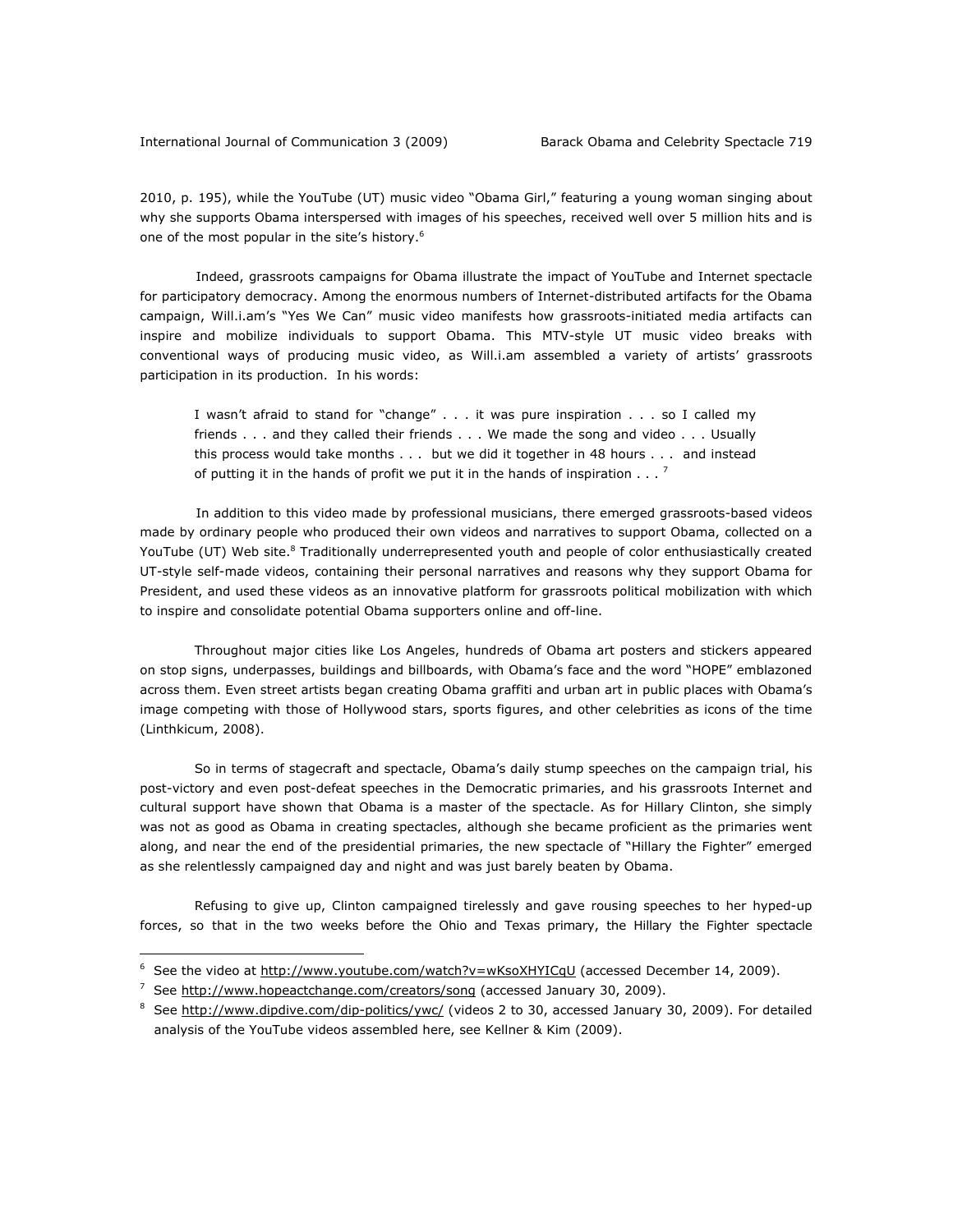competed fiercely with the Obama spectacle and helped win her these primaries. Clinton had mobilized an army of highly motivated, largely female, supporters, aided by politicos associated with Bill Clinton and Democratic Party professional operatives. Hillary the Fighter was becoming quite a spectacle herself, going on the attack in the Texas debate, criticizing Obama on the stump and in ads, going on popular TV shows like "Saturday Night Live" (SNL) and "The Daily Show with Jon Stewart," the two most popular comedy and news satire shows, to promote her policies and increase her "likeability." During this time, Clinton was a fireball of energy, campaigning daily to impressive crowds, appearing on every imaginable TV show, and getting on the cover of *TIME* magazine on May 17, 2008 with a dramatic cover picture of "The Fighter."

With momentum going her way, Clinton won three party primaries in early March; then the media started to become more critical of Obama after a satirical SNL skit spoofed how the media was hyping Obama relentlessly and promoting him as "The One." Clinton referenced the SNL coverage and even made a complaint in a debate that the media was totally uncritical of her opponent, as *Saturday Night Live* had pointed out. Media pundits and Clinton accelerated their daily attacks on Obama, putting him on the defensive, and Obama appeared to be losing his momentum in the two weeks before the Texas and Ohio primaries, both of which Clinton won, making it a tight and exciting race.

The Clinton forces mobilized a celebrity spectacle for the campaign, getting Jack Nicholson to make ads for her and sending younger stars on the campaign trail in Ohio and Texas. After these big primary losses, *The New York Times* featured an article, "Lesson of Defeat: Obama Comes out Punching" on March 6, 2008, and a new theme — Obama the Fighter — emerged, supplementing Obama the Visionary, the Charismatic, the Redeemer, and JFK Reborn. Obviously, Obama had to become more aggressive and become a fighter in response to Hillary's fierce attack-dog mode.

 As noted, usually the spectacle of masculinity is decisive in U.S. presidential elections (Katz, forthcoming). George W. Bush bought a Texas ranch so that he could wear cowboy boots and cut brush, images mocked by Michael Moore in "Fahrenheit 9/11." In 2004, John Kerry went hunting and smeared rabbit blood on himself to project the spectacle of Kerry the Hunter, but the Bush-Cheney campaign played images of John Kerry windsurfing on a boat, an aristocratic sport, and used the images of him windsurfing from one side of the boat to another to illustrate the "flip-flop" motif used against Kerry.

 Against Obama, Hillary had become increasingly masculine, positioning herself as the Fighter, the Commander-in-Chief, the aggressive campaigner, assuring white working class voters that "I'll fight for you." One of Hillary's surrogates said only she had "testicular fortitude" to do the job, while another praised her, saying that, "She makes Rocky Balboa look like a pansy" (Leibovich & Zernike, 2008). In Pennsylvania, Clinton even played the gun card, recalling how her grandfather had taught her respect for guns and how to shoot them, leading Obama to joke that Hillary Clinton "thinks she's Annie Oakley."

In March, as the campaign rhetoric heated up with each team trading insults, Clinton played the fear card with her ad proclaiming that "It's 3 a.m." suggesting that the American public needed an experienced Commander-in-Chief to deal with a crisis. In mid-March, Obama was subjected to especially nasty attacks concerning his Chicago associates, particularly his pastor Jeremiah Wright, whose inflammatory speeches were circulating on YouTube and through the media and the Internet. In response, Obama's remarkable March 18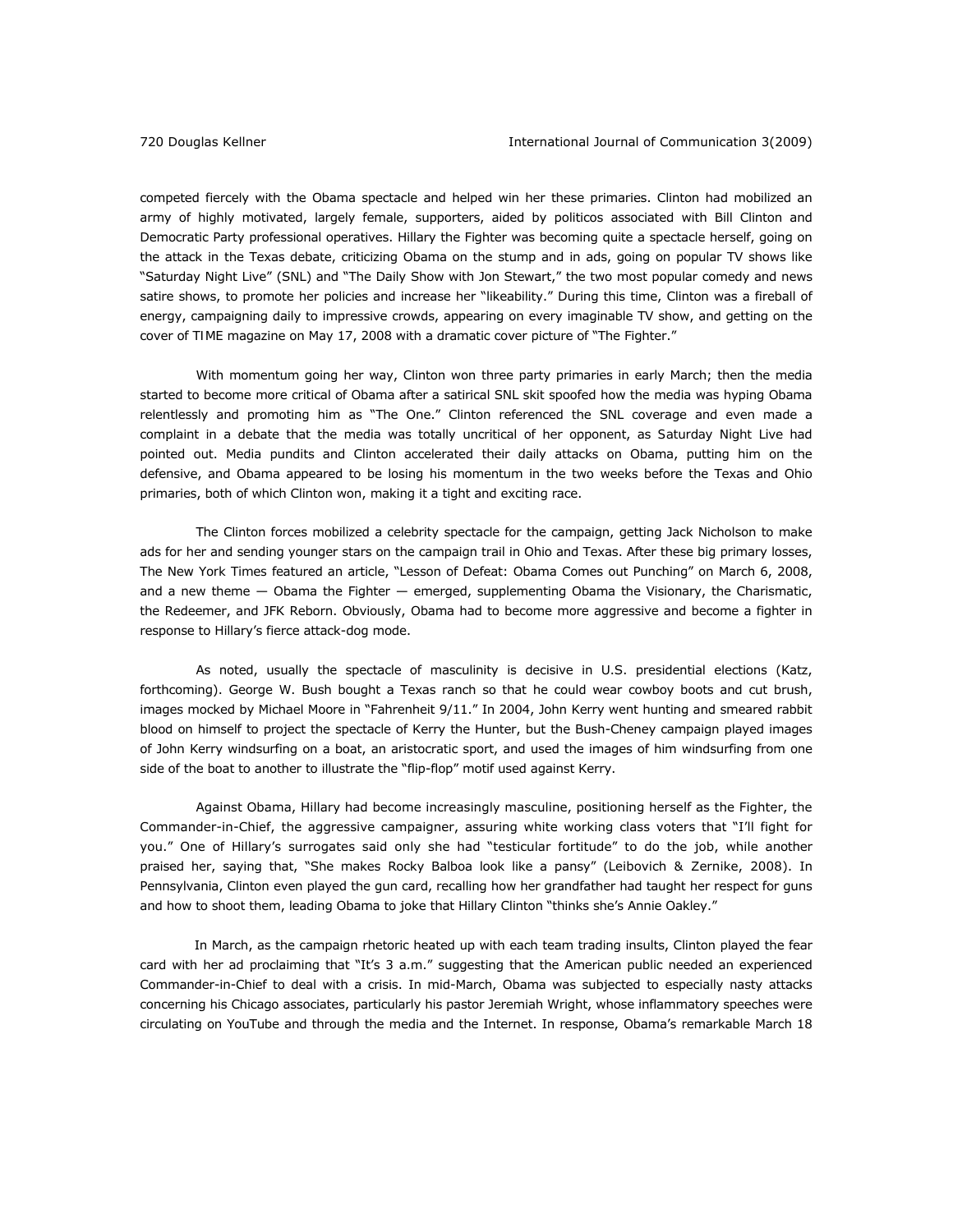race speech became one of the major spectacles of the primary season. TV network commentators were immediately comparing it to Martin Luther King, Jr.'s "I have a dream" speech and calling it was the most important political speech on race since King's. Pundits, including conservative ones, gushed praises of the speech that dominated TV news throughout the day and the Internet and print media in the days following.<sup>9</sup>

Perhaps Obama's low point came when he told a group of supporters at a fundraiser in Marin County, Calif., that he was having trouble getting white working class support in Pennsylvania because small town residents were "bitter" and "clinging to guns and religion." The Clinton and Republican response teams attacked Obama as an elitist, out of touch and contemptuous of guns and religion, but he continued to hang on to his lead in the delegate count and won primaries on May 5 in Indiana and North Carolina. Eventually Obama eked out a close win in the Democratic Party primary after a close and momentous battle of the spectacle.

# *Celebrity and Election Spectacle*

 $\overline{a}$ 

Hence, Barack Obama secured the Democratic presidential nomination, setting himself to run against John McCain, the Republican Party candidate. Following Obama's impressive performance on the stump in the Democratic Party primaries, coverage of both the party conventions and general election were dominated by the form of media spectacle. While the McCain camp engaged in petty anti-Obama ads and attacks in summer 2008, Obama went on a Global Tour that itself became a major media spectacle as he traveled from Afghanistan and Iraq to Europe. Obama gave a rousing speech in Berlin that attracted hundreds of thousands of spectators and a global TV audience, and was shown meeting with leaders in all of these countries, as if he were the presumptive president. This established him as a global celebrity.

Since Obama had become an extremely effective creator of political spectacle, McCain presumably had to produce good media spectacle himself. From the time Obama clinched the nomination, McCain largely attempted to create an anti-Obama spectacle through TV ads, planting anti-Obama stories in the press and circulating them through the Internet, and eventually attacking Obama everyday on the campaign trial.

Although Obama benefited significantly through his supporters' Internet and other cultural productions, he was temporarily put on the defensive in the summer when the inflammatory speeches of the Reverend Jeremiah Wright, the Chicago pastor of his church, were released on YouTube.<sup>10</sup> The deluge of Republican and then mainstream media circulating the Wright speeches combined with the reverend's appearances on television, making highly controversial speeches, led Obama to break with his pastor. However, Obama gave what many believed to be a brilliant speech on race in Philadelphia, another spectacle that became a major cultural event both on the Internet and in the mainstream media.

<sup>&</sup>lt;sup>9</sup> For an overview of commentary on the King speech, see Kurtz (2008).

 $10$  For a detailed analysis of Rev. Wright's "God damn America" speech, see Wolffe (2009, p. 167); for the inflammatory videos circulated by the Republican Party and endlessly played in the media and circulated on the Internet, see http://www.youtube.com/watch?v=nH5ixmT83JE (accessed on July 6, 2009).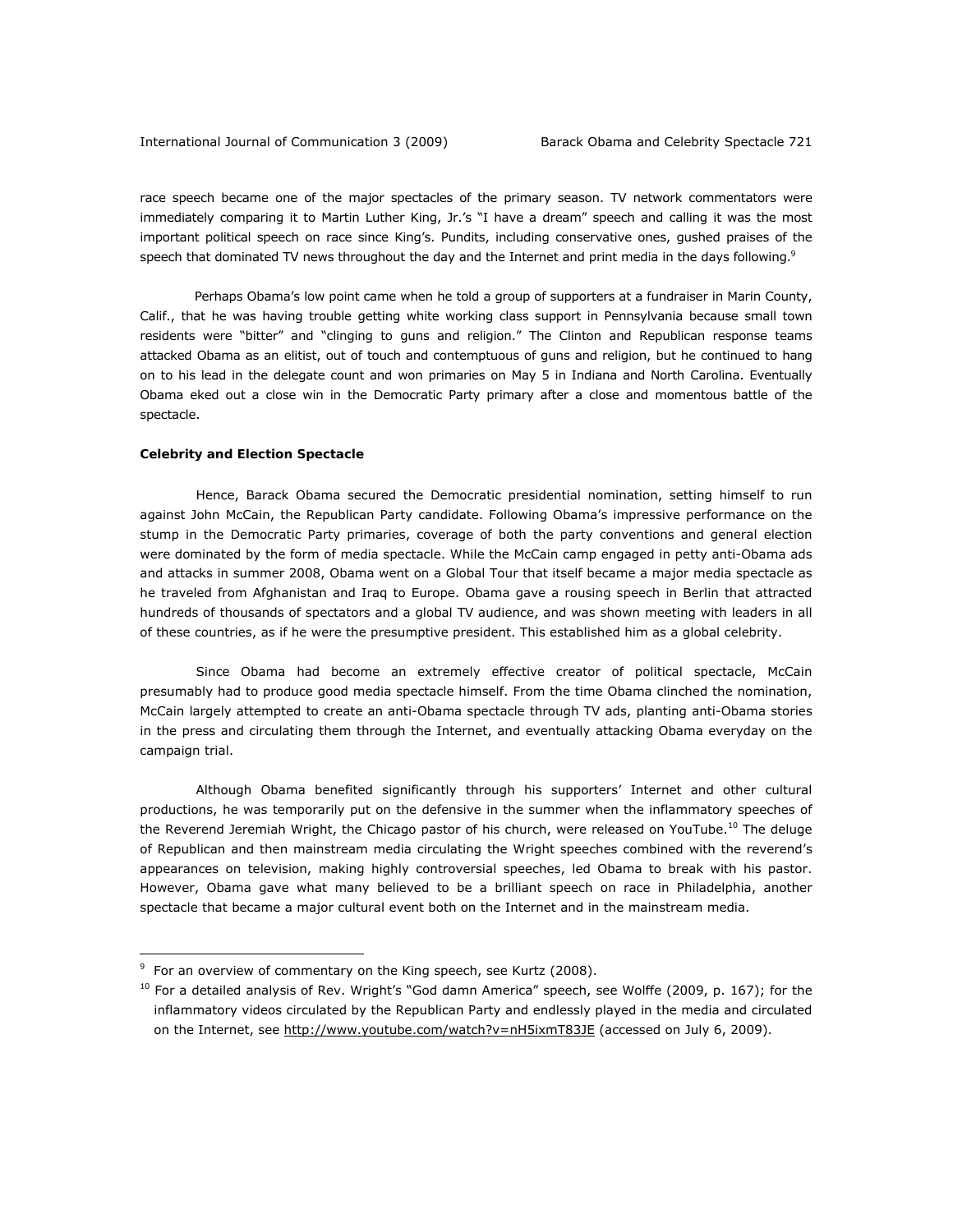Underneath the spectacle on the broadcasting media, a Republican campaign circulated through the Internet claiming that Obama was really a Muslim, anti-American like Wright, and even an Iranian agent.<sup>11</sup> In addition to these underhanded sneak attacks, which paralleled the Swift Boat attacks made against John Kerry in 2004, the McCain campaign released TV ads equating Obama with to such empty celebrities as Paris Hilton and Britney Spears; this led Paris Hilton to create an ad attacking "the wrinkly old white dude"  $-$  i.e., John McCain  $-$  and arguing why she'd be a better president, and that YouTube video received over one million hits in a single day.<sup>12</sup> Quite obviously, the Republicans did not understand that Obama's rising celebrity status was helping him become more popular, getting him more attention, support and, eventually, votes from a population that is generally attracted by celebrity status and culture.

In another ad, McCain attacked Obama for policies that would lead to high energy prices and ridiculed Obama's proposal to "inflate your tires," as if this were the entirety of Obama's energy program. Obama was able to counter that he had a much more sophisticated energy program and that John McCain had voted against many of the alternative energy sources that Obama supported. Desperate for attention and needing a little spectacle of his own, John McCain appeared with his wife, Cindy, at the Sturgis Biker Festival with the pop musician, Kid Rock. As the bikers roared their engines in approval, McCain engaged in blustering, if often incoherent, demagoguery, shouting that Washington was broken; that while the country was in crisis, its Congress was on vacation and insisting he would make them come back to work during the summer. He received his loudest cheers and shouts of approval as he offered up his wealthy trophy wife, Cindy, to enter the beauty contest the next day, perhaps not knowing, as the TV images of past contests made clear, that this involved nudity and he was essentially offering his wife as a sex object before a drunken crowd.

As the campaigns neared their party conventions, traditionally a great TV spectacle of the campaign, the presidential race seemed to be establishing once again the primacy of network television as the major site upon which election battles play out, although print media, Internet and new media were also significant, as I have suggested. Following the great spectacle of the Democratic convention in late August — with memorable speeches by Obama, Al Gore, Bill and Hillary Clinton, and a moving appearance by Senator Ted Kennedy — McCain desperately needed a compelling spectacle and got it in spades when he announced and presented his vice presidential candidate, Sarah Palin, who generated one of the more astounding media spectacles in U.S. political history.

# *The Curious Sarah Palin Spectacle*

 $\overline{a}$ 

Sarah Palin, the first-term Governor of Alaska and former small-town mayor, who few knew much about when McCain selected her, was a genuinely surprising pick. It turned out, however, that Palin certainly provided good spectacle. She was a gun owner and NRA activist, and television networks aired

<sup>12</sup> For the Paris Hilton for President Video, see

<sup>11</sup> See *National Enquirer* (2008) and *The Washington Post* (2008).

http://www.youtube.com/watch?v=k4WDjuiQmxA&feature=PlayList&p=D2B5F8D06FBBD2B7&playnext  $=1$ &playnext from=PL&index=25 (accessed July 6, 2009).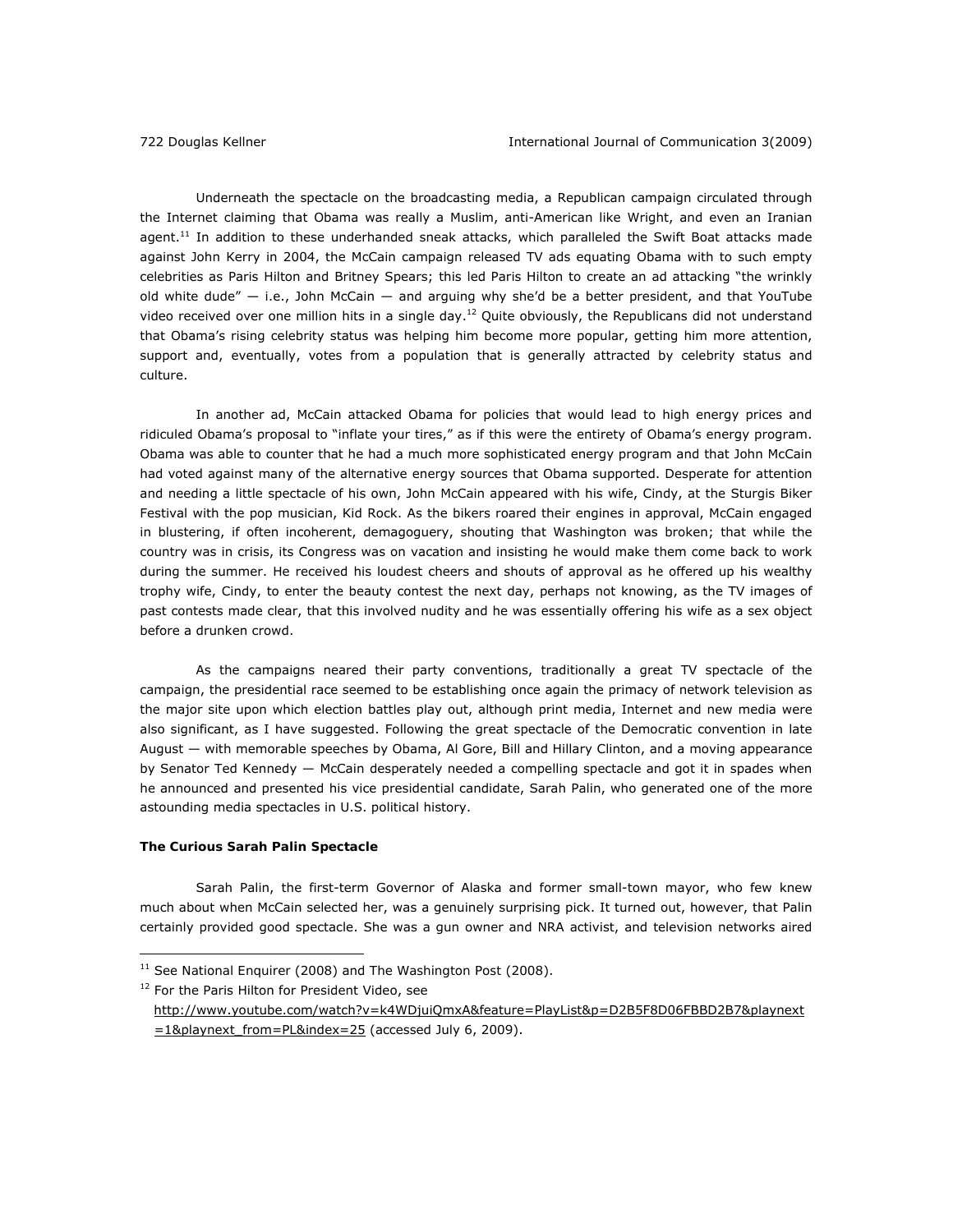footage all day of her shooting guns. She was also a high school basketball star, so TV showed repeated footage of her playing basketball (although Obama could undoubtedly beat her one-on-one). Palin's husband, Todd, was a snowmobile champion, providing even more good sports spectacle throughout the media barrage that was the Palins' introduction. Moreover, Palin was a former beauty pageant winner, triumphing in local contests and coming in runner-up as Miss Alaska, with various images of her as a pinup girl circulating that first day as well. A mother of five children, including a newborn baby with Down syndrome provided the media with a great deal of picturesque family photos. After her initial speech with McCain introducing her to the American public, her family and the McCains went shopping where she was shown as an enthusiastic shopper, marking her as a typical American.

 One might think this is all pretty ridiculous, but American elections are often won on image and spectacle, and obviously Sarah Palin provided good spectacle. Republicans initially hoped that she would draw in Hillary Clinton supporters and other female voters because she was herself a woman, but that did not happen for a number of reasons. Palin opposed abortion rights, was militantly anti-abortionist, had a poor record on environmental protection, and believed environmental crisis was not man-made. Furthermore, Palin supported drilling oil everywhere without environmental regulation, preached the teaching of creationism and religion in the schools and taking offending books out of libraries; and was militantly anti-gay, so it was quite unlikely that any true Clinton supporters would vote for this right-wing ideologue.

Then on Labor Day, September 1, a tabloid-besotted media revealed that Palin's 17-year-old daughter was pregnant and unmarried, creating an all-day sex scandal spectacle and leading to debates on whether a mother with all these problems should run for vice president and submit her family to the media scrutiny. More seriously, many political scandals involving Palin herself came out: she had fired state employees who would not do her bidding and had appointed unqualified high school friends and cronies to state jobs; she had supported corrupt politicians, lied about her record, and consistently taken positions to the right of Dick Cheney. This all made Sarah Palin suddenly a spectacle of scandal as well as the object of adulation by the Christian and Republican Right.

The Republicans were forced to postpone their convention because of another spectacle: Hurricane Gustav, which was initially projected to be twice as dangerous as Katrina but turned out to be relatively minor. Once the Republicans got their convention started, Sarah Palin gave an electrifying speech that mobilized the right-wing Republican base and a new star was born. For a couple of weeks after the Republican convention, Sarah Palin was the spectacle of the moment and the media buzzed around the clock about her past and her record, her qualifications or lack of them, and her effect on the election.

# *The Spectacle of Economic Crisis and the 2008 Presidential Campaign*

After the "Stupid Season" of presidential party conventions and the orchestrating of party spectacle was over, however, on September 15, 2008, the collapse of the investment company Lehman Brothers helped trigger what appeared to be one of the great U.S. and global financial crises in history. Suddenly, the election was caught up in the spectacle of the possible collapse of the U.S. and global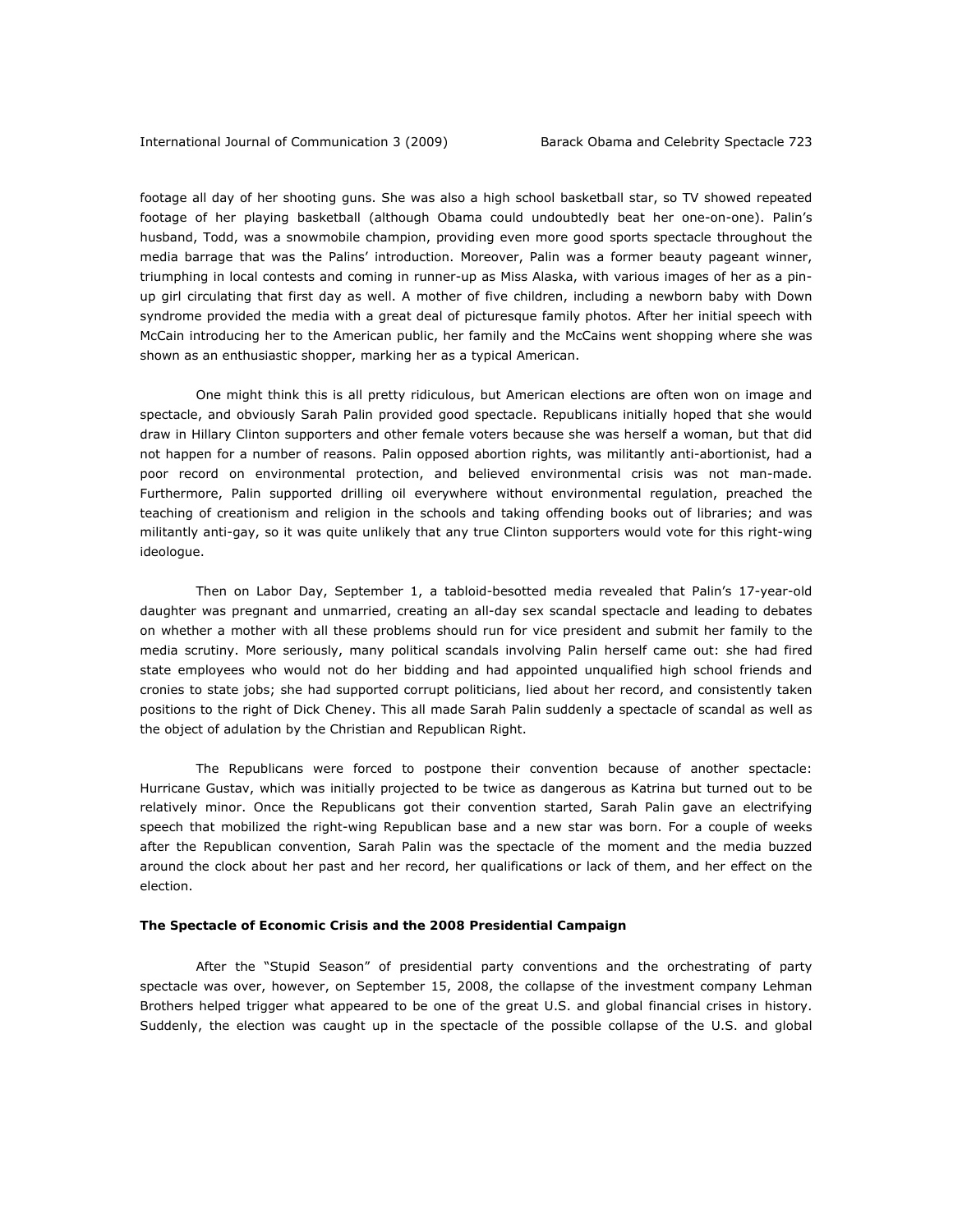economy, and so economics took a front-and-center place in the campaign. In two wild weeks of campaigning, McCain first insisted that the "fundamentals" of the U.S. economy were sound, and when everyone ridiculed him, he recognized the significance of the crisis and said that as president he would fire the head of the Security Exchange Commission, even though this official does not serve directly under the president and everyone from *The Wall Street Journal* to the television networks admonished McCain for trying to scapegoat someone whom experts knew was not responsible for the crisis. Zigzagging wildly, McCain thundered one day that he was against federal bailouts and when the Bush administration announced the biggest bailout in history that was allegedly necessary to save the whole economy, McCain flip-flopped into support of bailouts. By the end of the week, he resorted to blaming Obama for the crisis, since Obama was part of a corrupt Washington establishment. This baseless allegation overlooked that McCain's top economic advisor Phil Gramm had been instrumental in pushing deregulation of the economy through Congress. Further, top lobbyists were running McCain's campaign, including his campaign manager who was instrumental in lobbying for the failed Fannie Mae and Freddie Mac financial institutions that some in the McCain-Palin campaign were trying to blame for the economic meltdown and present as a Democrat party debacle.

Obama seemed to gain the initiative during the economic crisis as he made measured and intelligent statements about the economy, and so the Republicans desperately began a strategy of "The Big Lie," endlessly distorting his tax proposals, accusing him of crony relations with disgraced federal officials whom he hardly knew, and making ridiculous claims about Obama's responsibility for the economic mess. It was becoming apparent that the Republicans were pursuing the Karl Rove-George W. Bush strategy of simply lying about their opponents, and trying to create an alternative reality.  $^{13}$ 

For instance, from the beginning, Sarah Palin's candidacy was arguably based on Big Lies, as McCain introduced her as the woman who had stopped the "Bridge to Nowhere" in Alaska and was a champion of cutting "earmarks," or pork barrel legislation to benefit special interests in one's district. Palin repeated these claims day after day, but research revealed that she had supported the bridge's construction from the onset of its plans, had hired a public relations firm to secure earmarks for her district and her state, and that Alaska had received more earmarks per capita than anywhere in the country.

With the September 22, 2008 economic meltdown, however, when it looked like the U.S. economy was in a freefall collapse and the Bush-Cheney administration proposed a multibillion dollar bailout package, John McCain embarked on one of the truly incredible political spectacles in U.S. history, trying to position himself as the savior of the economic system and then making an utter fool of himself as, day after day, he engaged in increasingly bizarre and erratic behavior. Just before the first presidential debate on September 26, McCain announced he was suspending his campaign to go to Washington to resolve the financial crisis and would stay there until it was resolved, thereby threatening to miss the presidential debate. After a lot of negative publicity, he showed up for the debate, where he viciously attacked Barack Obama in one of the most thuggish debate performances in U.S. political history, with his Web site declaring him the winner before the debate even took place (subsequent polls showed that

<sup>&</sup>lt;sup>13</sup> See Kellner (2007) on "The Politics of Lying" during the Bush/Cheney era.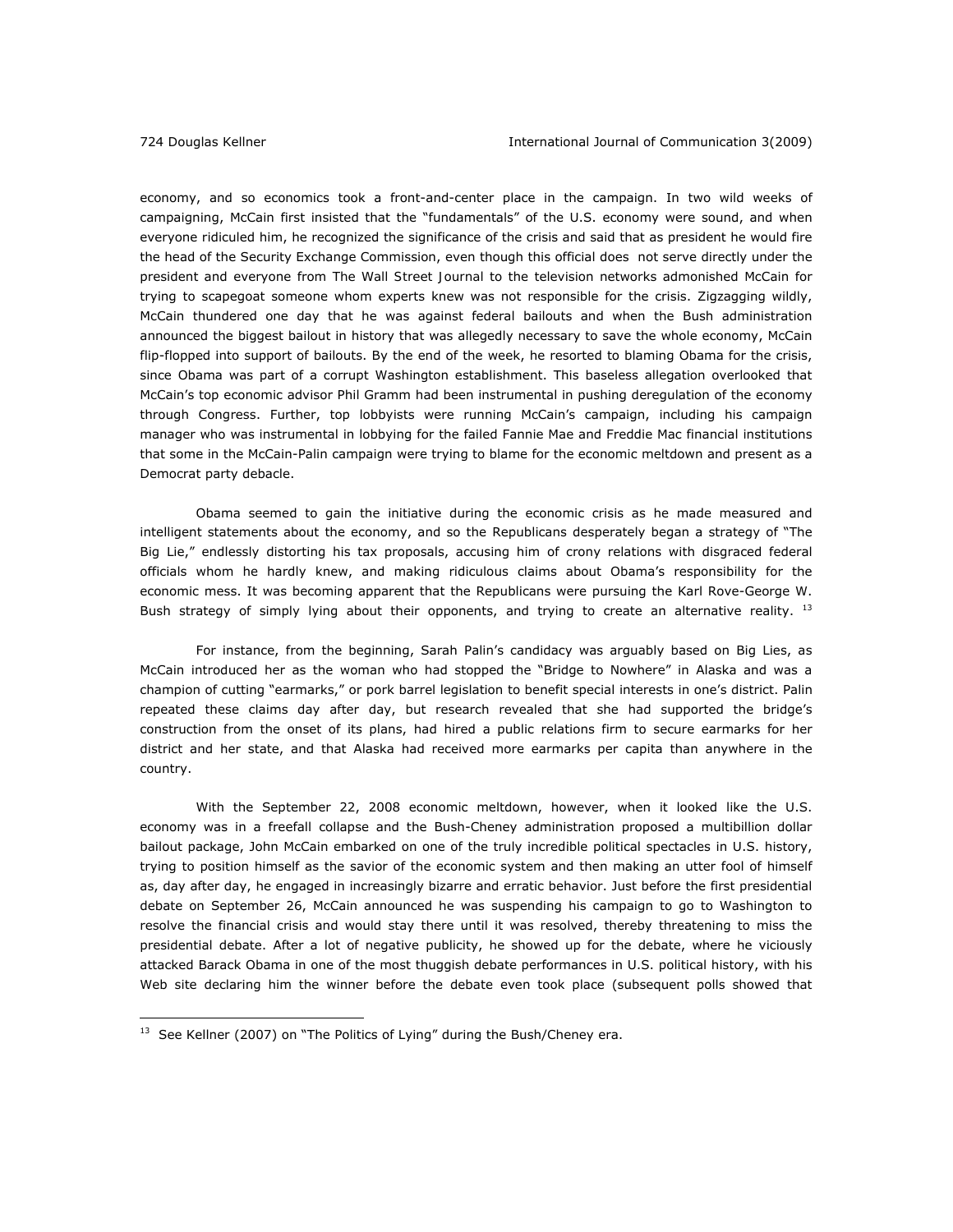Obama got a bounce from the debate and his performances in response to the financial crisis).

Over the weekend, McCain went to Washington, claiming he was bringing together Congressmen to resolve the financial crisis while attacking Obama for staying on the campaign trial. The morning of the Congressional vote on the stimulus package McCain and his surrogates claimed it was John McCain alone who had brought Democrats and Republicans together to resolve the financial crisis and continued their vicious attacks on Obama. When, hours later, it was revealed that the bailout package, pushed by the Bush-Cheney administration and supported by McCain, Obama and both the Democratic and Republican Party House leaders, failed because two-thirds of the Republicans, who McCain was supposed to be leading, voted against it. McCain ended up with more than a little egg on his face as the stock market plunged in the biggest one-day drop in its history.

Trying in the face of his buffoonish spectacle to keep the initiative, McCain said that this was not the time to engage in partisan behavior, but rather to pull the country together; then he blamed the failure of the bailout bill on Obama and the Democrats — surely a partisan claim!

The Sarah Palin spectacle momentarily took focus off of McCain's erratic efforts to take advantage of the worsening economic crisis and the unpopular more than trillion-dollar bailout, when the Republican vice presidential candidate debated the Democrat's choice, Senator Joe Biden. The lead-up to the debate featured daily sound bites of Sarah Palin's interview with CBS's Katie Couric in which Palin was unable to mention one specific newspaper or journal that she read regularly, could not think of a Supreme Court decision she opposed beyond Roe vs. Wade, and generally could not complete a coherent sentence, let alone provide a clear answer. During the debate, she proved herself to be a good scripted performer as she acted out the predigested sound bites to each question, winked and talked folksy if she wanted to distract the audience, and generally played cutesy rather than actually debate the questions; Biden, on the other hand, provided coherent answers to questions and offered criticism of John McCain which Palin ignored.

Palin's conservative base, however, loved her down-home hockey-mom performance, and so Palin was unleashed as the attack dog on the campaign trail. McCain had become desperate, with polls indicating that votes were going Obama's way in key states, and he decided to attack Obama's personal character as a last-ditch way to try to win votes. After *The New York Times* published an article on Obama and former Weather Underground member Bill Ayers, Palin started saying daily that "Obama's pallin' around with terrorists," and John McCain began personally attacking Obama, raising the question "Who is the real Barack Obama?" to which the audience replied, screaming, "Terrorist!"

Throughout the second week of October, Palin and McCain continued to make the Ayers connection in their campaign rallies, media interviews and TV ads, personally attacking Obama, and at these rallies, the frenzied Republican mob would scream things like "Kill him," "Traitor" and "Bomb Obama!" When one confused woman in the Republican mob told McCain that she "didn't trust Obama" because of things she'd been hearing about him, stammering, "He's an Arab," it was clear that the Republicans' lies and demagoguery had influenced their rabid right-wing base to believe that Obama was an Arab, a Muslim, a terrorist, and not an American. It was also clear that Palin and McCain had stirred up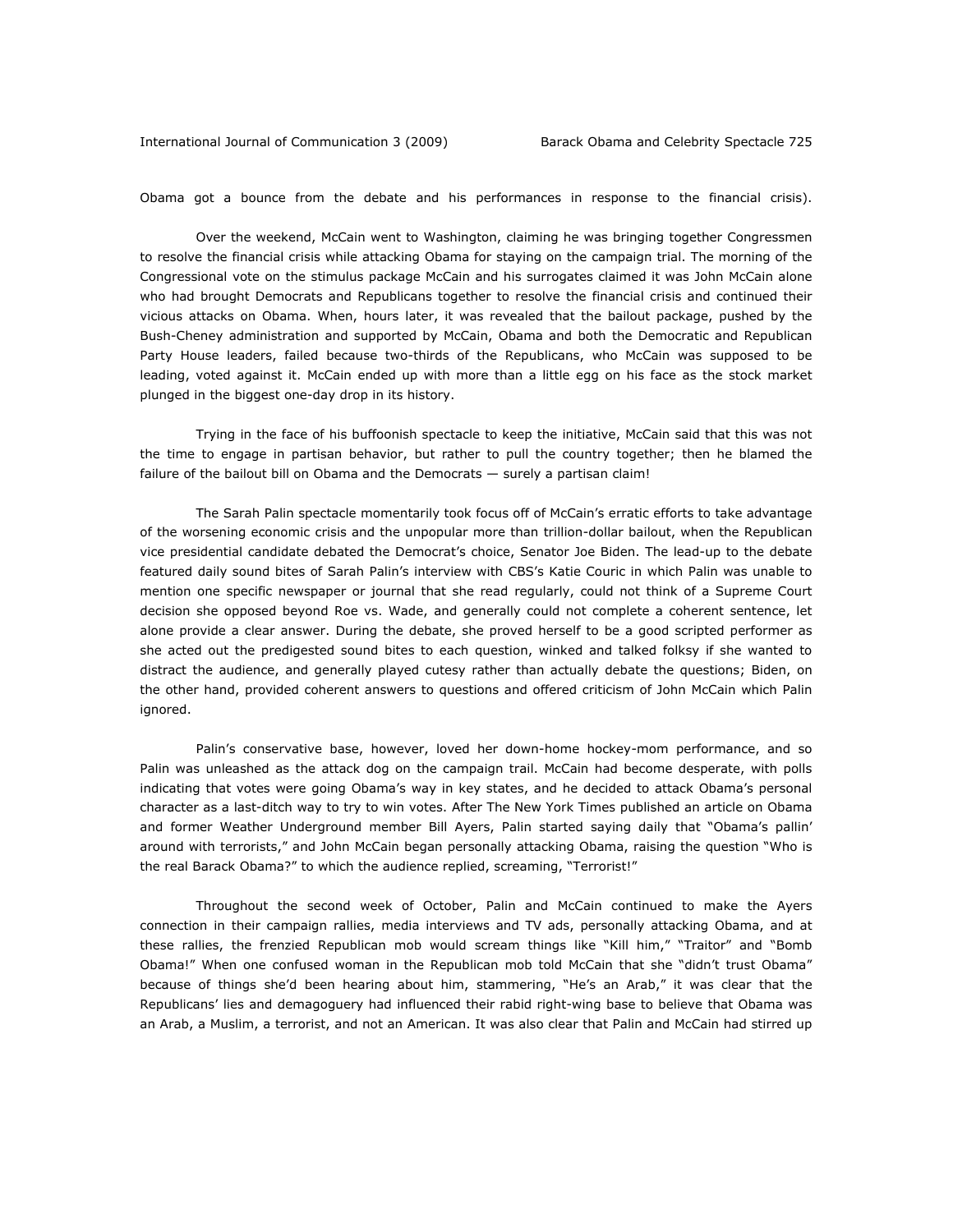significant levels of mob fear, ignorance and violence that were becoming extremely volatile and dangerous.

Investigative reporters indicated that Obama had only a casual relation with Ayers, whereas Palin and her husband were involved in an Alaskan secessionist party whose right-wing and anti-Semitic founder had a long history of outrageous anti-American ranting, racist ramblings and ultra-right politics; Palin's husband had belonged to that party and in 2008, Sarah Palin had addressed their party convention, wishing them "good luck." Another investigative report linked Palin to a number of extreme right-wing groups and individuals who had promoted her career (McCain, too, it was later revealed, had been associated with an unsavory lot).<sup>14</sup> But Palin's week of infamy came to a proper conclusion when the Alaskan Supreme Court ruled on October 10 that a report into the "Troopergate" scandal could be released and the report itself pointed out that Palin had "abused her authority as governor" and violated Alaska's ethics regulations. Thrown off her moralistic high horse, Palin nonetheless continued to be McCain's attack dog and raise controversy on the campaign trial, even claiming that the Court had claimed that she had not abused her authority or violated ethical regulations, when clearly the court ruled otherwise.<sup>15</sup>

 It was clear that Republicans were playing a politics of association to feed their media spectacles, just as the Bush-Cheney administration had associated Iraq with 9/11, Al Qaeda and "weapons of mass destruction," connections that were later proven false, but those associations worked to sell the war to their Republican base, gullible Democrats, and the media. Republicans had long marketed their right-wing corporate class politics to voters by associating the Democrats with gay marriage, abortion and secularism. Would the public and media wake up to the Republicans' politics of lying and manipulation or would the GOP continue to get away with their decades of misrule and mendaciousness?

### *The Joe the Plumber Spectacle*

 $\overline{a}$ 

 Economic news got worse by the day as the stock market continued to plunge and the global economy appeared to be collapsing. In this atmosphere of crisis, the McCain-Palin spectacle of distraction appeared increasingly appalling. With a backlash against Palin's rabble-rousing and McCain's negative campaigning, the Republican candidates toned down their attacks on "The One," although their direct mailings and robocalls continued to associate Obama with Bill Ayers and terrorism and to raise doubts about his character. In the final presidential debate on October 15, McCain had a chance to bring up Obama's associations to his face which he did in a generally aggressive debate in which Obama coolly and calmly answered claims concerning his alleged radical associations and easily dismissed them.

<sup>&</sup>lt;sup>14</sup> On Palin's unsavory connections, see Blumentahl & Neiwert (2008). On John McCain's radical right associations and involvement with the corrupt Savings and Loan tycoon Charles Keating that won him ethical rebuke in the Senate, see Kooperman (2008, October 10).

<sup>&</sup>lt;sup>15</sup> In her first unscripted and uncontrolled appearance after the release of the Troopergate report, Palin was roundly booed at a Philadelphia Flyer NHL hockey game where she threw out the first puck; see Kooperman (2008, October 12).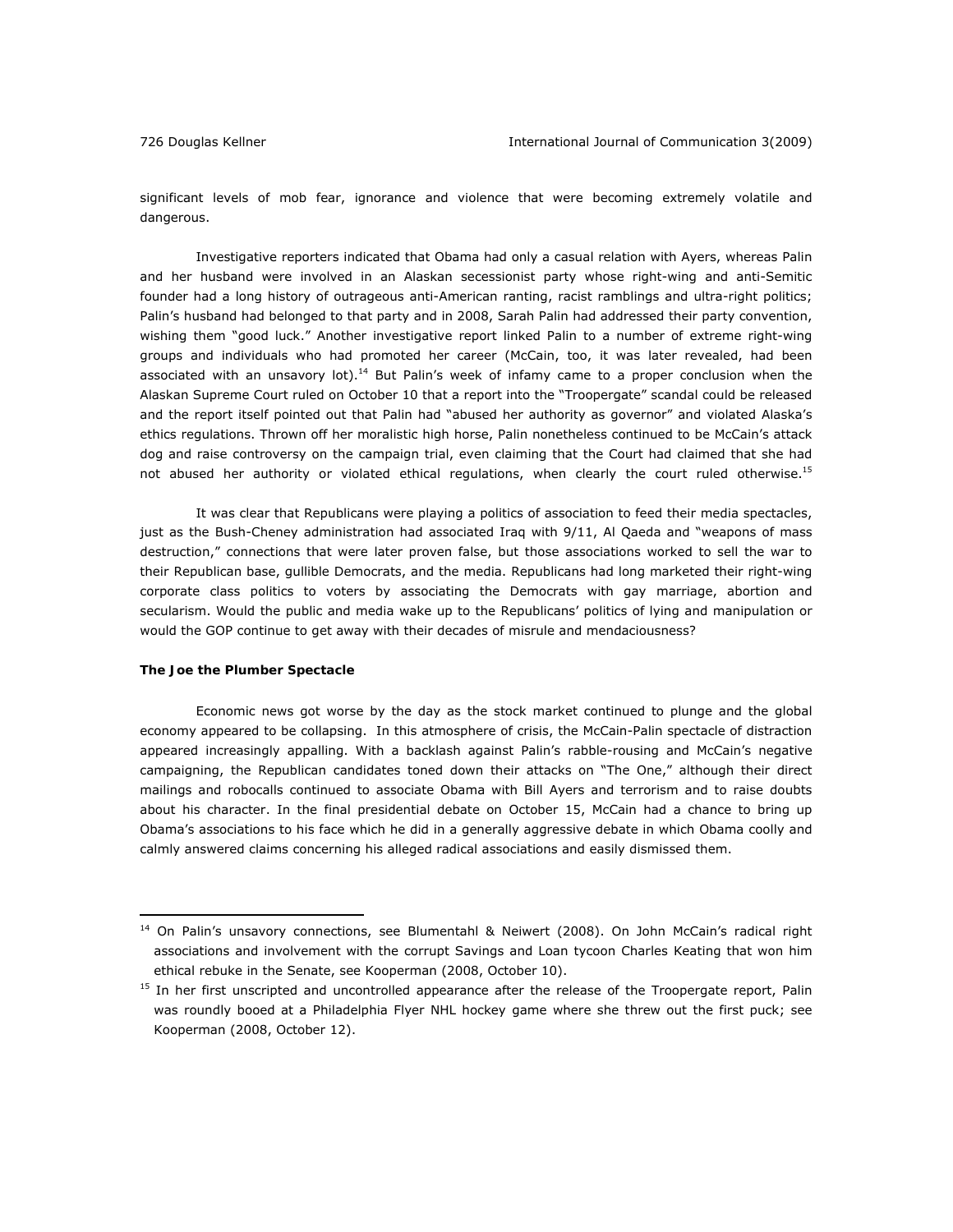But the major theme of the debate, as pushed by McCain and one that would become a touchstone of his campaign, was how Obama's answer to "Joe the Plumber" on the campaign trail proved that Obama would raise taxes on small business if elected. In an Obama campaign event the previous weekend, the man who McCain referred to as Joe the Plumber told Obama that he had been a plumber for 15 years and was trying to buy the business he worked for — and since it cost over \$250,000, he would be forced to pay higher taxes since Obama's tax reform proposal would increase taxes on those making over \$250,000 a year and lower the taxes of those making less. It turned out Joe was not even the man's first name, and his real name was Samuel J. Wurzelbacher; that he was not a licensed plumber; that his income the previous year was around  $$40,000$ ; and that he owed over  $$1,000$  in unpaid back taxes.<sup>16</sup> These paltry facts did not stop McCain and Palin, who continued to extol Joe the Plumber in every campaign stop. This became a major theme of their campaign: generating opposition for Obama, the taxand-spend liberal who would raise your taxes, and building support for McCain and Palin, who took the side of Joe the Plumber, Ted the Carpenter, and a daily array of allegedly working class people who opposed Obama, leaving out only Rosie the Riveter.<sup>17</sup>

The McCain-Palin "Joe the Plumber" tour narrative, however, was interrupted daily by the scandals and juicy news stories that tend to dominate news cycles in the era of media spectacle. It was revealed that the Republicans had spent more than \$150,000 on the Palin family wardrobe and that Palin's stylist was paid twice as much in early October as McCain's major campaign consultants. In her first policy address — on the need for spending on special needs children — Palin denigrated research spent on studying fruit flies, a basic tool of genetic research which has helped produce understanding of autism, among many other genetic disorders. That same day, Palin's campaigning was interrupted by the need for her and her husband Todd to do another deposition in the Troopergate scandal. All this led to Palin's negative ratings continuing to rise, as did numbers that claimed she was a drag on the McCain campaign.<sup>18</sup>

That same week went badly for the rest of the McCain campaign. A young woman who worked for the McCain campaign made accusations that a big black man had raped her and carved a "B" for Barack on her face; these allegations led to a bevy of right-wing attacks on the Obama people, but the police quickly questioned her and by the next day the young woman admitted she had made it all up, a rather scandalous incident of race-baiting that the McCain campaign encouraged and did not disavow or apologize for. And to top the week of October 20 off, John McCain's brother, Joe McCain, called a 911

<sup>16</sup> For a dossier of articles on Joe the Plumber, see

 $\overline{a}$ 

http://topics.nytimes.com/top/reference/timestopics/people/w/joe\_wurzelbacher/index.html?inline=nytper (accessed November 14, 2008) For a video in which he exposes his right-wing views, see

http://thecaucus.blogs.nytimes.com/2008/10/16/joe-in-the-spotlight/ (accessed November 14, 2008).

 $17$  See Bumiller & Zeleny (2008) for reporting showing that McCain was on a "Joe the Plumber" tour. As it turns out, Obama's grandmother, who he visited near the end of the campaign and who died the night before the election, was a "Rosie the Riveter," working on factories during World War II, when the men were overseas fighting.

<sup>&</sup>lt;sup>18</sup> Salon's "War Room" blog tracks the daily campaign trail of both camps at http://www.salon.com/politics/war\_room/ (accessed October 24, 2008).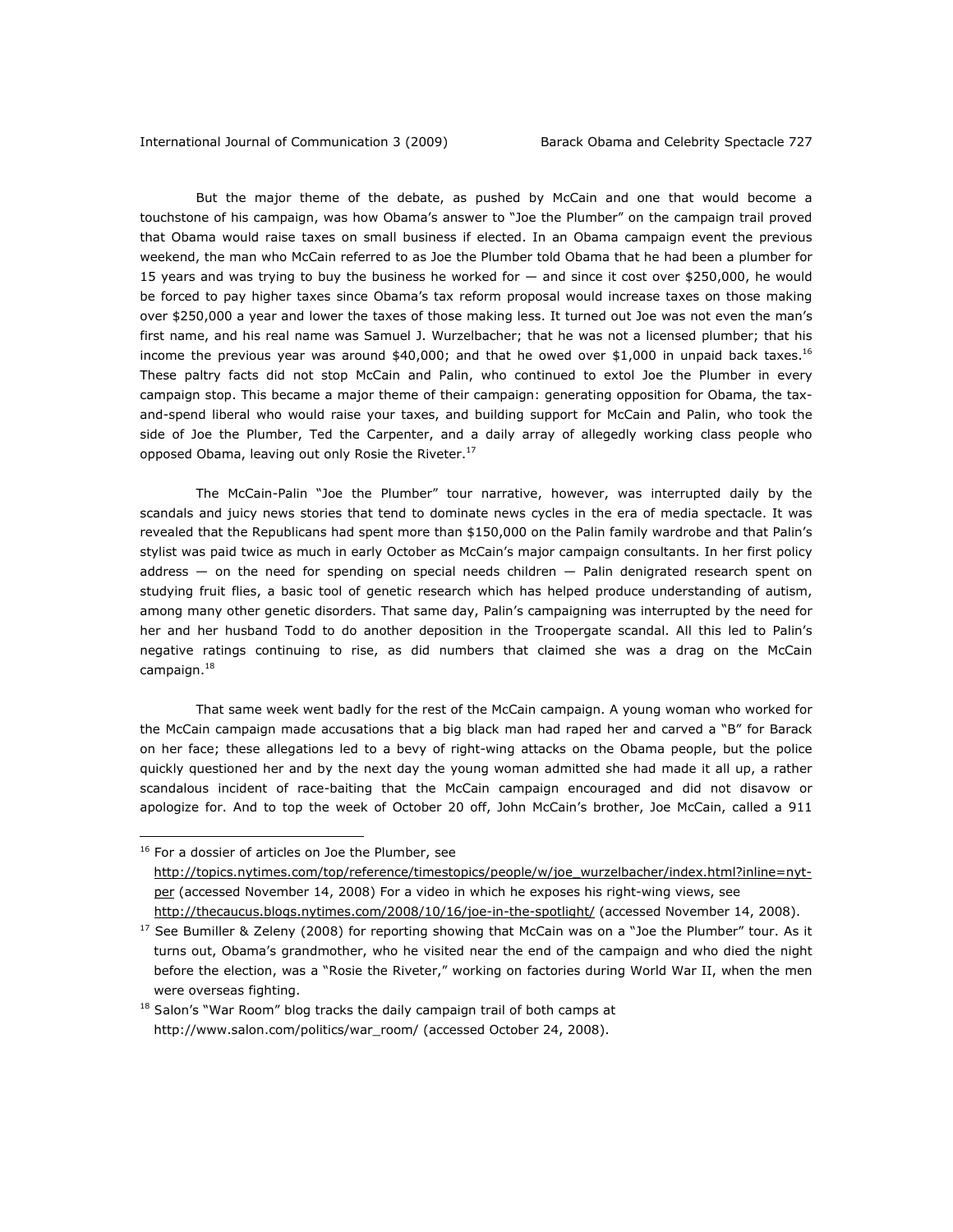number to report a traffic jam he was stuck in, and when the operator retorted that it was not proper to use the number for this purpose, Joe said, "Fuck you," and hung up.

#### *Sealing the Deal*

As the two campaigns entered their last week of campaigning before the November 4 election, Obama made speeches with his "closing arguments" to the American people, hoping to "seal the deal." During that September, Obama had raised an unprecedented \$150 million, much of it from small Internet and personal donations, and was soaring in the polls, which showed him pulling ahead of McCain nationally and in the significant battleground states. As he entered the last week of the campaign, Obama presented the spectacle of a young, energetic, articulate candidate who had run what many considered an almost flawless campaign and attempted during the election's final days to project images of hope, change and bringing the country together to address its growing problems and divisions — exactly the message that Obama started off his campaign with.

The McCain-Palin camp seemed to close with the same basic argument with which most Republican candidates end their campaign: the Democrats want to raise taxes and spread around the wealth, an accusation increasingly hyped by the right-wing base and, by McCain and Palin themselves, that Obama was really a "socialist." McCain continued to raise questions about Obama's experience and the risk that the country would be taking with such an untested president, while Obama retorted that the real risk was continuing with more of the last eight years of catastrophic economic policies and failed foreign policy.

There were also signs of disarray and defeat in the Republican camp. McCain insiders were presenting Palin as a "diva" who had gone "rogue," failing to reproduce the campaign lines that they wanted, suggesting she was out for herself and positioning herself for a 2012 presidential race. One McCain operative even dismissed her as a "whack job." Meanwhile, Palin complained about the McCain campaign giving her the \$150,000 worth of clothes that had become a media obsession, insisting she usually got her own clothes from thrift shops, and often ignored the McCain handlers who were trying to keep her from the press and script her speeches and comments.

As the campaign came to a close, Obama tried to seal the deal with a multi-million dollar infomercial played on major networks during prime-time just before the World Series game on October 29. In a Hollywood-like production, the Obama spectacle came together with "American stories" about hard times and struggles and how Obama would deal with these problems and help people; an acknowledgment of the seriousness of problems with the economy and what Obama would do to deal with the crisis; a reprise of his personal story, highlighting his biracial heritage and close relations to his white mother and grandparents; testimonies from a variety of individuals concerning Obama's experience in community, state politics and the national level; and highlights from some of Obama's greatest speeches.

This event was followed by a live appearance with Bill Clinton in a midnight campaign rally in Florida, Obama's first campaign event with the former president and husband of his primary campaign rival Hillary Clinton. Bill enthusiastically endorsed Obama, indicating that Obama was regularly calling him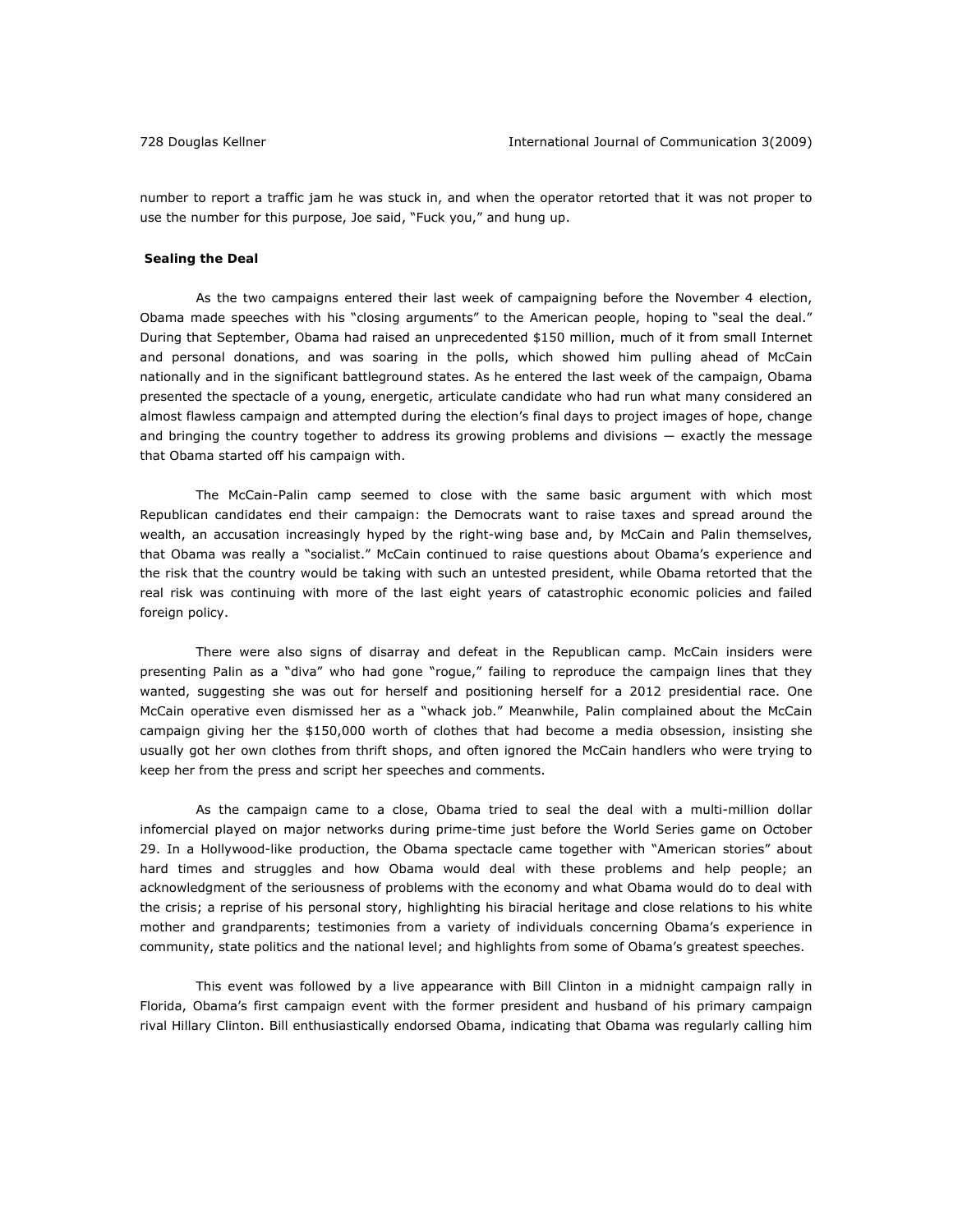for advice concerning the economic crisis and praising Obama for reaching out for experts on the issue, suggesting that the Clintons and Obama had made up, at least for the present. Obama returned the compliments with praise of Clinton's presidency and compared the good times experienced under Clinton and the Democrats to the messes of the past eight years under the Republican Bush-Cheney regime, which Clinton and Obama both claimed John McCain would basically continue.

 As the presidential campaign entered its final days, it was clear that these contemporary U.S. presidential campaigns were organized around the production of daily media spectacles that embodied narrative themes of the campaign. In a hard fought Democratic Party primary, the Obama spectacle of youth, change, hope, and a new multicultural America narrowly bested the spectacle of Hillary the Fighter, with the prospect of the first president of color defeating the prospect of the first female president. This spectacle gripped the nation and the global media, and set up intense interest in the spectacle of young Obama going up against war hero and veteran Senator John McCain in the general election.

 Obama continued to draw large and adoring crowds throughout his fall campaign, but also consistently tried to present the image of being cool, calm, competent, and presidential on the campaign trail, and during media interviews and the presidential debates. Unlike the McCain-Palin campaign, he avoided dramatic daily shifts and attention-grabbing stunts to try to present an image of a mature and intelligent leader who is able to rationally deal with crises and respond to attacks in a measured and cool manner, giving him the moniker "No drama, Obama."

 The spectacle of masculinity also played out in the election in novel ways. Barack Obama represented a cool, hip, black urban masculinity, in tune with popular culture, breaking with the tough father and defender masculinity typical of most previous presidential candidates, especially Republicans (Katz, forthcoming). Obama was a devotee of basketball but not working class sports like bowling or hunting, and was highly sophisticated and multicultural. Hillary Clinton played the gender card against Obama unsuccessfully in the primary, claiming she was the true man and fighter, while in the general election both Sarah Palin and John McCain tried to unman Obama, presenting themselves as tougher, more masculine and better able to protect the country in a mean world. Palin constantly talked about hunting and sports, was a highly aggressive campaigner and mocked Obama relentlessly. McCain in turn represented a military macho masculinity, constantly playing up his military background and toughness in foreign affairs. But for the first time, an electorate was not significantly swayed by the gender or race card, as we discovered on election night.

# *The Election Night Spectacle*

 Election night is always a major political spectacle when the country, and parts of the world, watch the election results come in with maps flashing red and blue colors on the states, with the exciting swoosh of breaking news, followed by results and trends of the election, all in the inevitable countdown for a candidate getting the magic number of electoral votes to gain the presidency.

 All day long, the television networks provided exciting spectacles of record turnouts all over the country, with images of people patiently waiting in line to vote, the candidates making their last electoral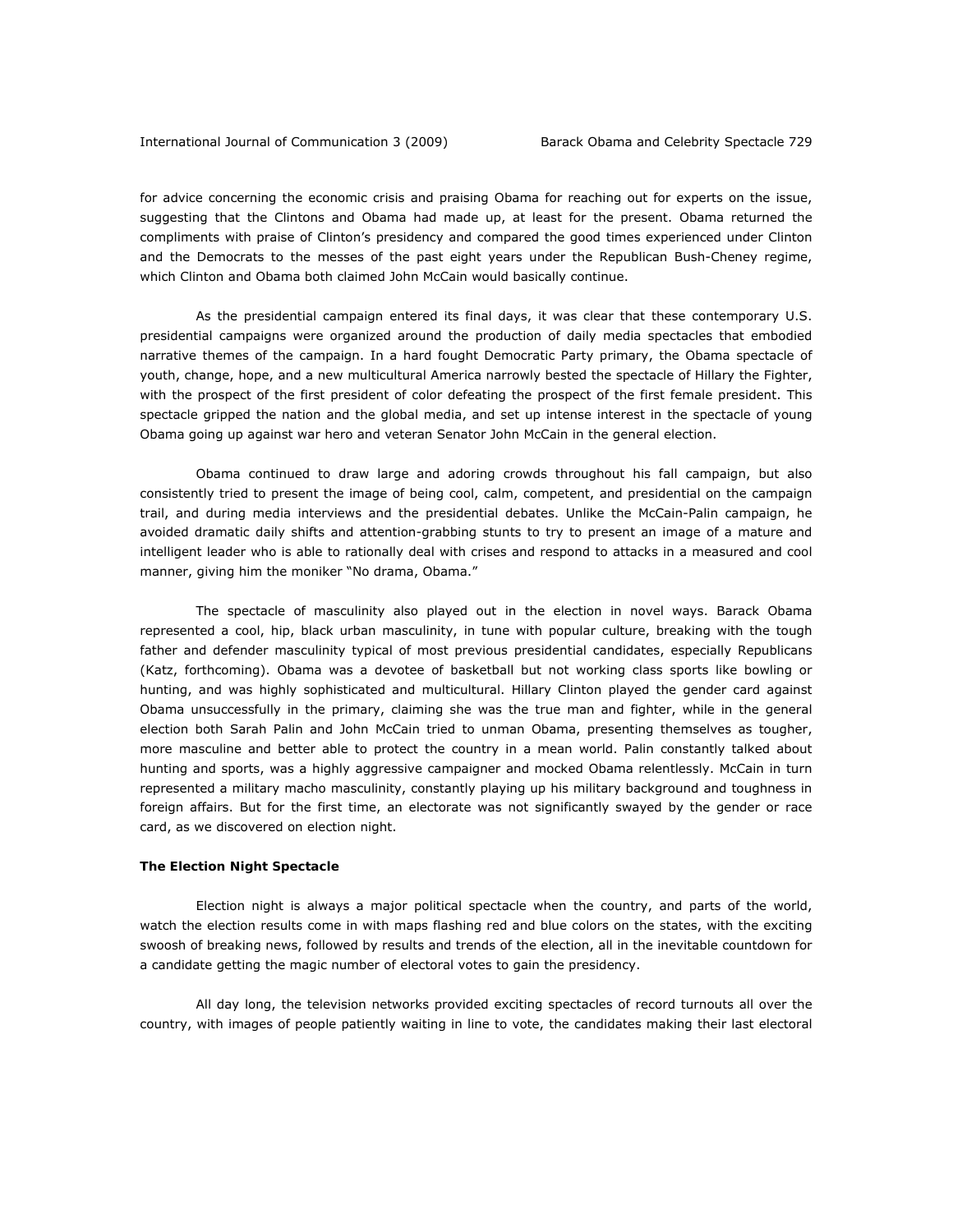stops and pitches and then voting, followed by the period of waiting for polls to close so that the networks could release vote tallies and determine the winner.

 The November 4, 2008 election night started slowly with Obama getting the predictably Democratic states in the Northeast and McCain getting predictably Republican Southern states. Excitement mounted when Obama was awarded the plum of Pennsylvania, which McCain and Palin had campaigned hard for, and when an hour or so later Obama was given Ohio, it was clear that he was on the way to victory. At 11:00 p.m., the networks opened the hour with the banner heading "Barack Obama Elected 44th President of the United States," or just "Obama Elected President." His sweep of the West Coast states of California, Oregon and Washington, plus the bonus of Hawaii and the hard-fought southern state of Virginia, sealed it for Obama, who was on his way to a big win.

 But on the television networks, spectacle trumped analysis as McCain took the stage in Phoenix with his wife Cindy and Sarah and Todd Palin by his side to make an extremely gracious concession speech, laced with appeals to his followers to support Obama and the country in this time of trouble. Some of the Republican base in the Phoenix ballroom did not like this message and McCain had to repeatedly silence their booing and screaming.

Meanwhile, in Grant Park in Chicago — the site of the spectacle "The Whole World is Watching" during the Democratic convention in 1968, when the police tear-gassed antiwar spectators, and the site a year later of the Weather Underground abortive "Days of Rage" spectacle — this time Chicago hosted a peaceful assembly of a couple of hundred thousand spectators, mostly young and of many colors, that had assembled to celebrate Obama's historical victory. In the crowd, television networks showed close-ups of celebrities like Jessie Jackson, tears streaming down his face, a jubilant Spike Lee, a solemn and smiling Oprah Winfrey, and others who joined the young crowd to hear Obama's victory speech. The park hushed into silence as McCain gave his concession speech and the audience nodded and applauded respectfully, suggesting that the country could come together.

 When Obama, his wife, Michelle, and his two beautiful girls took stage, the crowd went wild and the eyes of the world were watching the spectacle of Barack Obama becoming president of the United States. Television networks showed the spectacle of people celebrating throughout the United States, from Times Square to Atlanta, and even throughout the world. There were special celebrations in countries like Kenya and Indonesia where Obama had relatives or had lived and his connections to these countries were producing national shrines that would be tourist destinations. Obama had become a global spectacle and his stunning victory would make him a world celebrity superstar of global media and politics.

# *Politics of the Spectacle in the Contemporary Era*

 In this article, I have focused on the dimension of U.S. presidential campaigns as media spectacles and have described the spectacles of the 2008 presidential election, surely one of the most exciting and fascinating political spectacles in U.S. history. While I have argued that presidential campaigns in the U.S. and elsewhere are primarily orchestrated as media spectacles, I do not want to suggest that this is the most important aspect of determining who wins an election, or the master key to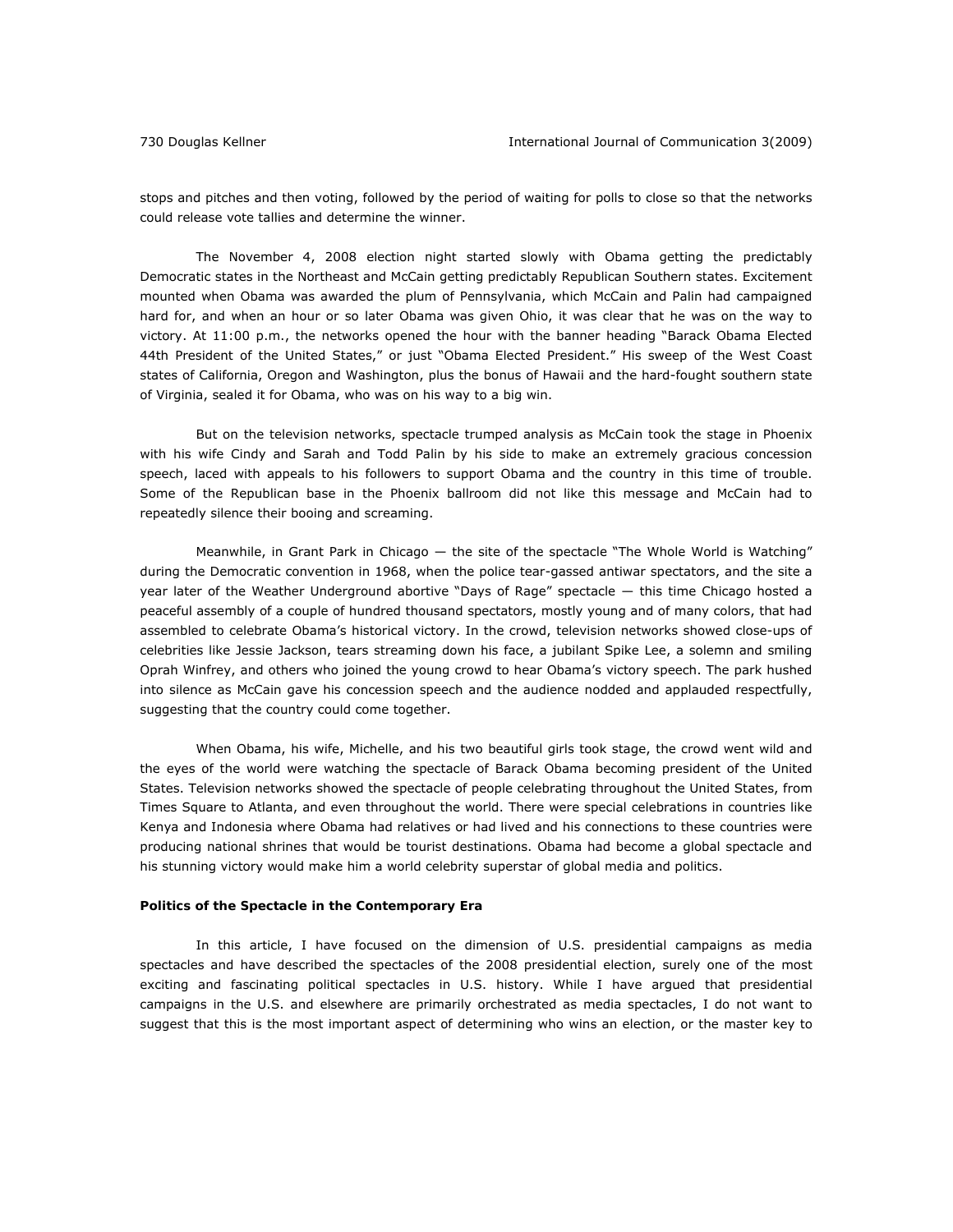victory. Obviously, money plays a major part in presidential elections and often whoever raises the most money wins. In a media age, money allows candidates to produce their own spectacles in the form of TV ads and candidates need to raise millions to orchestrate campaign events and produce an organization capable of winning the presidency. Obama raised an unprecedented amount of money, with record donations from small contributors and a record amount of money raised through the Internet.

 People also vote because of political affiliations and ideology, their economic interests, and sometimes even because of issues and substance, no matter what the spectacle of the day has to offer. While serious political analysts have not yet fully explained Obama's victory and no doubt there will be debate over this for years, I would suggest that certain resonant images and media spectacles contributed significantly to Obama's victory. People obviously wanted change and hope, and Obama offered a spectacle of both since he was the first candidate of color and represented a generational change in leadership. The Obama campaign pushed daily the spectacle of the connection between John McCain and the Bush administration in TV ads, daily rallies, debates, and other forums. This was complemented by TV news playing endlessly pictures of Bush and McCain embracing and graphics showing that McCain had voted with the most unpopular and failed president in recent history 90% of the time.

 The global collapse of the financial markets and crisis of the U.S. and global economy produced one of the major media spectacles of the campaign and the McCain spectacle of erratic pronouncements and daily stunts to exploit the crisis obviously turned voters off; meanwhile, Obama remained cool and rational during this spectacle and time of danger, showing he was more presidential and better able to deal with crises.

 During this difficult period in U.S. and global history, voters appeared to react against the politics of distraction, with the Republican spectacles of daily attacks on Obama backfiring and the negative spectacle of Republican crowds screaming "terrorist," "traitor," "kill him!" and the like, producing an extremely negative spectacle of a Republican mob, stirred up by McCain and Palin. All this seemed to help inspire rational voters to line up, for hours if necessary, and to vote for Obama and a new brand of politics.

Thus campaign spectacles can backfire. While the Sarah Palin spectacle alone did not destroy the Republican campaign, it certainly did not help recruit many independent voters, even if it made Palin a darling of the Republican extreme right and a media superstar.<sup>19</sup> I might note that in the last weeks of the election, Bill and Hillary Clinton invested their star and spectacle power into the Obama campaign. The midnight rally in Florida in the last days of the election provided a memorable spectacle, one that might have unified the Democratic Party and brought Clinton supporters to into the Obama camp in swing states like Florida and Ohio, where the Clintons had campaigned heavily.

<sup>&</sup>lt;sup>19</sup> Palin's startling resignation as Governor of Alaska on July 3, 2009, on the eve of traditional Fourth of July celebrations, created a media spectacle that temporarily put aside the ongoing media spectacle of the death of Michael Jackson and its aftermath, generating intense speculation as to what was behind Palin's surprise resignation and what her future would hold.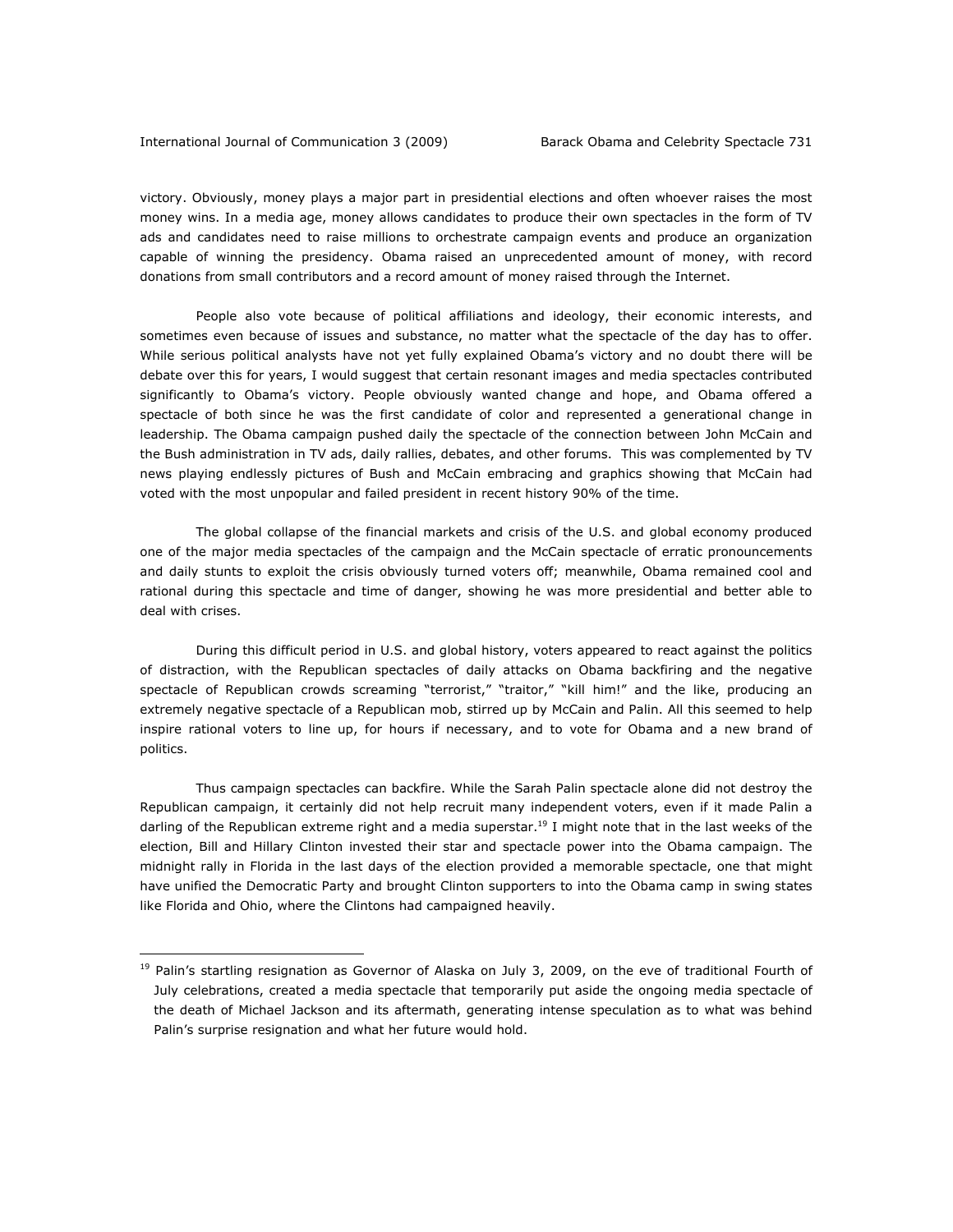During the last weeks of the presidential campaign, there was intense speculation concerning how the race factor would influence the outcome of the election and whether the so-called "Bradley effect" would kick in, referring to African-American candidate Tom Bradley who ran for governor of California in 1982 and appeared to be ahead in the polls, but narrowly lost the election. Commentators suggested that although white voters might tell pollsters that they would vote for popular African-American candidates, racism kicked in while in the voting booth and they would then vote for white candidates instead.

Preliminary surveys indicated that there was no Bradley effect in the 2008 presidential election. While there was much discussion of whether the Bradley effect would kick in against Obama, who was leading in the polls going into the election, there was no evidence of white voters saying they would vote for Obama and then voting against him in the polls. These results put in question the applicability of the Bradley effect, and suggested that there was a post-racial dimension to the Obama phenomenon.<sup>20</sup>

# *Media Culture and Presidential Spectacle*

Thus, the possibility emerges that Obama was helped by his ethnicity which became a positive rather than negative factor. In *Camera Politica*, Michael Ryan and I (1988) claimed that popular Hollywood film of the late 1970s anticipated the election of Ronald Reagan, with a plethora of conservative hero films that featured a yearning for deliverance from the evil forces of the world like communism, statism and liberal malaise. In the 2000s, there were many anticipations of the yearning and acceptance of a figure like Barack Obama in television and Hollywood films, and one could argue that media culture helped prepare the conditions to elect a black president.<sup>21</sup> The country was arquably made ready to think about a president of color and became familiar with black presidents from Hollywood film and television. As early as 1972, James Earl Jones played a black president in *The Man*, although posters for the film read: "The first black president of the United States. First they swore him in. Then they swore to get him" (Harlow, 2008). More recently, Morgan Freeman played a calm and competent president in the 1998 disaster movie "Deep Impact" and Tommy Lister played president in "The Fifth Element" (1997), while Chris Rock took on a role of hip-hop president in the comedy "Head of State" (2003).

Perhaps, however, it is Dennis Haysbert's David Palmer on the TV thriller "24" who is the bestknown black president in media culture. Playing a competent and charismatic leader for over five seasons, Haysbert himself believes that

Frankly and honestly, what my role did and the way I was able to play it and the way the writers wrote it opened the eyes of the American public that a black president was

 $20$  Elizabeth Drew (2008) notes that no evidence appeared concerning a "Bradley effect" in the 2008 presidential election and claimed that: "Some of the smartest political analysts I know had already dismissed the Bradley effect as a myth. And there was no evidence of such a phenomenon in this election. In fact, a considerable number of whites said that they voted for Obama because he is black."

 $21$  I base this analysis of how representations of African-Americans in U.S. media culture help prepare the country for a black president on research for a forthcoming Blackwell book titled *Cinema Wars: Hollywood Film and Politics in the Bush/Cheney Era*.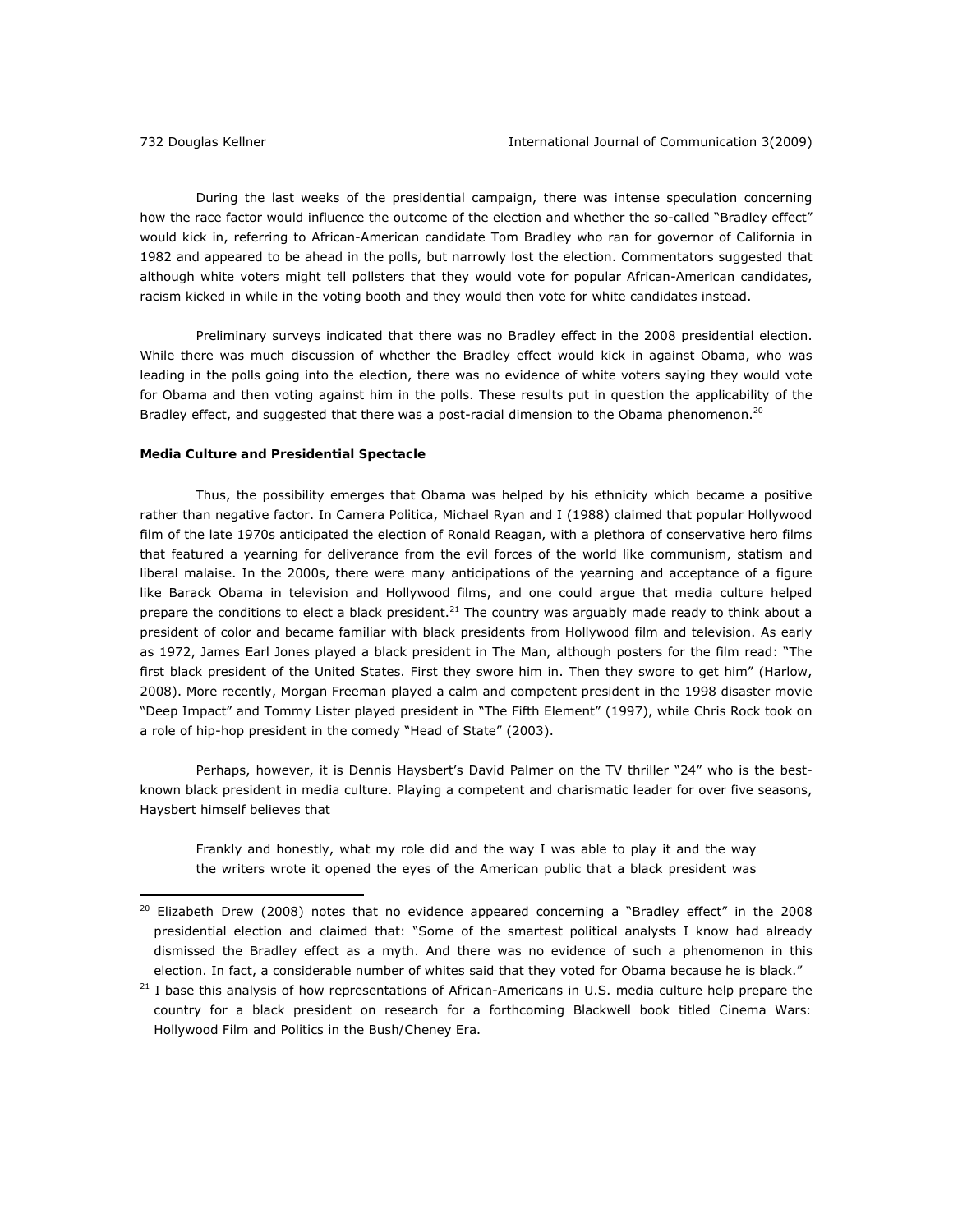viable and could happen . . . It always made perfect sense to me. I never played it like it was fake.<sup>22</sup>

To Haysbert's dismay, his character was assassinated and his younger, more inexperienced brother Wayne Palmer, played by D.B. Woodside, ascended to the presidency, whose reign was marked by insecurity — not surprising on "24" — and uncertainty.<sup>23</sup>

The most astonishing anticipation of Obama's election can be found in the popular TV series, "The West Wing" (1999-2006), featuring Martin Sheen as president and dramatizing the adventures of his White House staff. A *New York Times* article indicated that one of the West Wing screenwriters, Eli Attie, called David Axelrod, one of Obama's key advisors in 2004, and asked him to tell him about Barack Obama. After Obama's stunning address to the 2004 Democratic National Convention, Axelrod and Attie had discussions about Obama's refusal to be defined by his race and his desire to bridge partisan and racial divides. As "The West Wing" unfolded during its final 2004-2006 seasons, there were anticipations of Obama in a Latino Democratic Party presidential candidate Matthew Santos (Jimmy Smits). As Santos pursued the presidency, the parallels between the fictional TV candidate and Obama were startling: both were coalition-building newcomers who had not served long in Congress; both were liberal but sought a new brand of politics; both were very attractive and had very photogenic families; both were fans of Bob Dylan and, of course, both were candidates of color.

Even more striking, the Republican candidate in the fictional "West Wing" election campaign during the 2005-2006 season was modeled on John McCain, circa 2000. The fictional Republican Arnold Vinick (Alan Alda) played a maverick California Senator who broke with his party on the environment, had strong foreign policy credentials but was more liberal than his party on social issues, and he chose a conservative governor as his running mate to shore up his conservative base. Like Obama, Santos talked of hope and change in his election campaign and declared that, "I don't want to just be the brown candidate. I want to be the American candidate."<sup>24</sup>

Morgan Freeman's film trajectory in the 2000s shows how the American public is both able to perceive individuals in a multiracial mode and accept powerful black men in positions of authority. After playing president in "Deep Impact," Freeman has played God in "Bruce Almighty" (2003) and "Evan Almighty" (2007), as well as playing the omniscient narrator in various films this decade, including "War of

 $22$  See Braxton (2008). In another interview, Haysbert noted: "My role helped prepare the way for Obama, opening the eyes of the American people [so] that they felt they could vote for a black president without triggering the apocalypse." See Harlow, op. cit.

 $23$  As an aside, I might note that the sinister and treacherous president on "24" who succeeded Palmer, Charles Logan (Gregory Itzin) can be read an amalgam of George W. Bush, Dick Cheney, Don Rumsfeld and other sinister figures in the Bush-Cheney administration, although he also appears to be modeled after Richard Nixon.

<sup>&</sup>lt;sup>24</sup> See Selter (2008). Another article claims that Obama's new chief of staff, Rahm Emmanuel, was anticipated by the West Wing fictional deputy of staff, Josh Lyman (Bradley Whitford); see Strange (2008).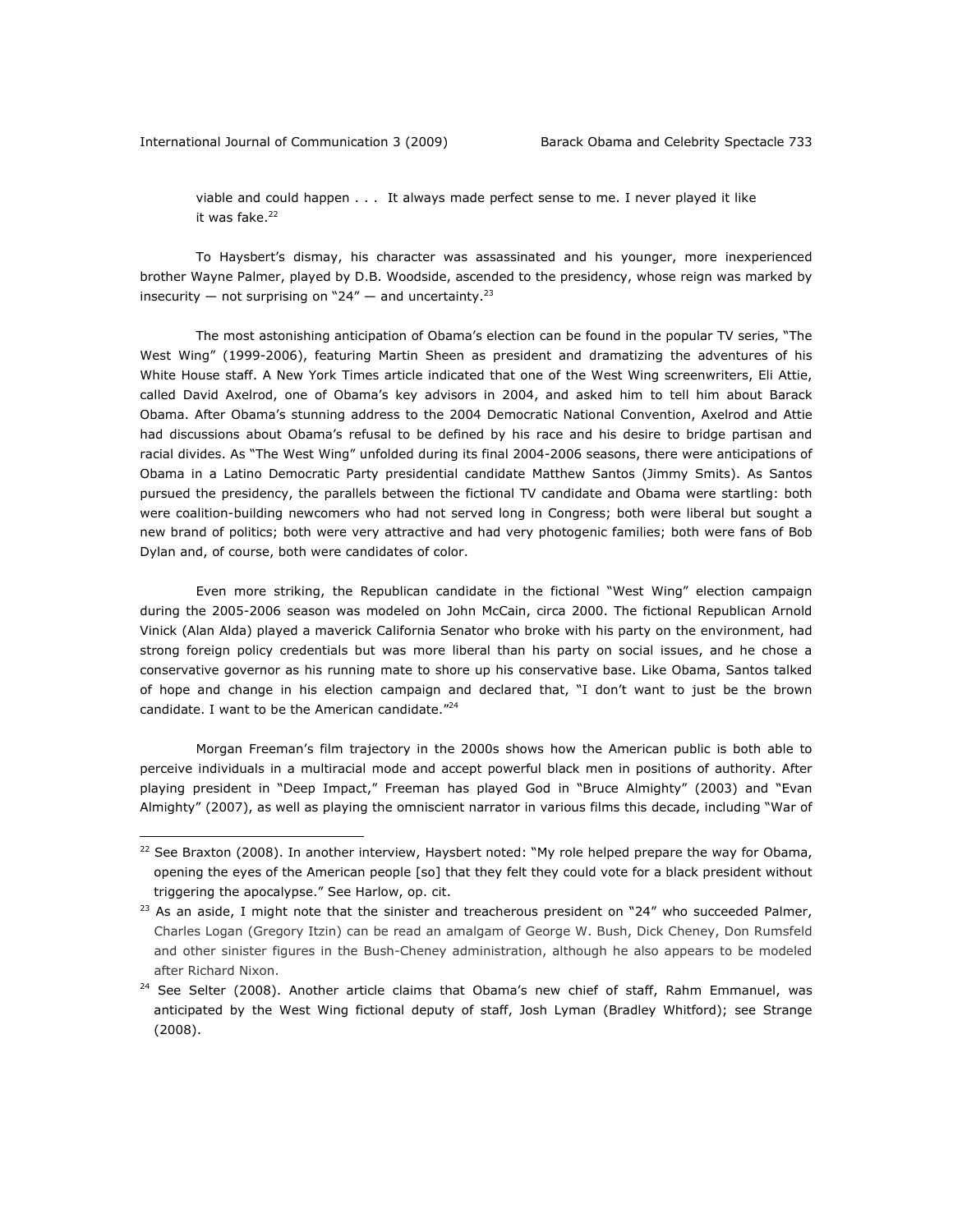the Worlds" (2005), "March of the Penguins" (2005) and "Feast of Love" (2007). In Rob Reiner's "The Bucket List" (2007), the Freeman character finds himself in a hospital cancer ward with an irascible billionaire played by Jack Nicholson. When they discover that they have six months to live, Freeman proposes that they make a "bucket list" of what they would like to do before they die (i.e., kick the bucket), and since the Nicholson character is superrich, there is no limit to their possibilities. The Freeman character is once again the moral center of the film, and calmly, intelligently and with good humor allows the unlikely pair to achieve their goals, in the end helping the Nicholson character unite with his longestranged daughter.

All of these films tend to present the Freeman character bonding with people of different races, ages and classes, showing a propensity in contemporary U.S. culture to accept African-Americans in a variety of roles, and to respect and accept people of color in terms of their personalities and admirable qualities. Furthermore, according to the Internet Movie Database, Freeman has acted in at least 36 films in the years 2000 to 2008, often playing roles where he occupies the moral center of wisdom, as in some of the films mentioned and in Clint Eastwood's "Million Dollar Baby" (2004). But Freeman has also played detectives, criminals, assassins, and assorted characters in a wide variety of films and genres, as well as serving as a popular narrator for a large number of films.

 Denzel Washington has emerged as well as a major player in Hollywood, acting and directing films and playing starring roles on Broadway. In the 2004 remake of "The Manchurian Candidate," the Washington character rescues the polity from corporate and political conspiracies, as he did earlier in Alan J. Pakula's "The Pelican Brief" (1993) and Edward Zwick's "The Siege" (1998). Receiving three Golden Globe awards and two Academy Awards for his work, Washington is recognized as one of the most acclaimed and popular actors of our time.

The recent trajectory of Will Smith also shows how a man of color can play roles previously reserved for white actors. As Jan Stuart points out, in recent films Smith has erected "a gallery of Olympian everymen." He played an offbeat superhero in "Hancock" and a homeless overachiever in "The Pursuit of Happyness," two roles that stand as, in Stuart's words, "canny exemplars of the divinity next door with warts and all." The film "Seven Pounds" (2008) "rounds out with those two films a kind of trilogy of self-deification," with Smith playing a character who, like the star of the 1950s TV series "The Millionaire," randomly chooses individuals to "dramatically change [their] circumstances," exactly as Obama advertised he would try to do in his televised infomercial on "American Lives" in the run-up to the election and something which many people fantasize that Obama will do (Stuart, 2008).

Furthermore, in the annual survey of theater owners run by Quigley Publishing, Smith was named the "number one" box office attraction of 2008 and, as of January 2009, had grossed an astonishing  $$2,511,011,862$  globally in his 19 films.<sup>25</sup> I am not arguing that Hollywood film or any TV series directly helped elect Barack Obama; rather it was his highly effective campaign and candidacy that was decisive, as well as the major economic crisis which drove people to question Republican laissez-faire market

 $\overline{a}$ 

<sup>25</sup> See *Los Angeles Times (2009).* For Smith's cumulative box-office, see

http://www.boxofficemojo.com/people/chart/?id=willsmith.htm (accessed January 5, 2009).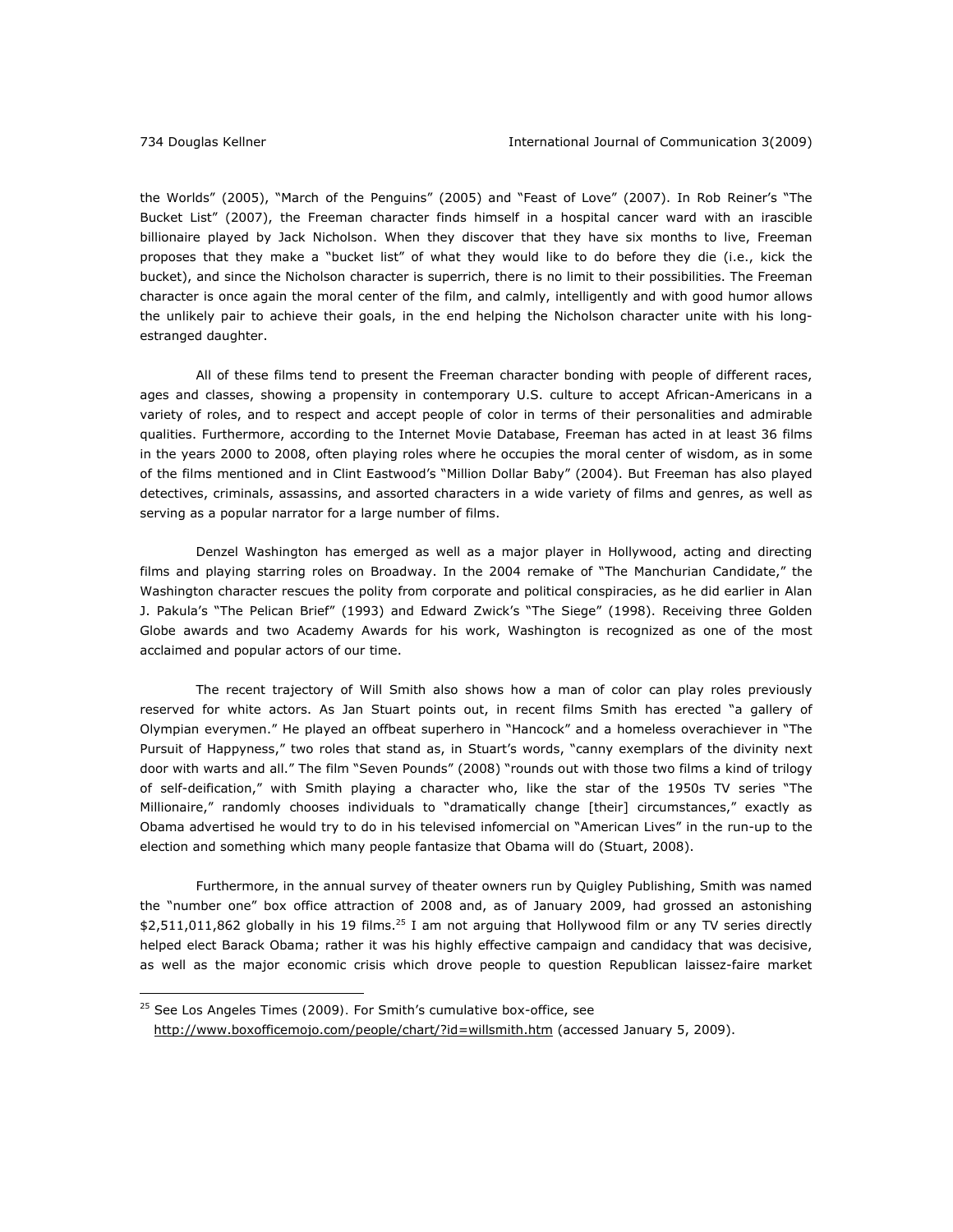economics. I am arguing, however, that film and television anticipated having a person of color as president and may have helped make the possibility thinkable.

In addition to these black superstars, there are many other representations of people of color in contemporary U.S. film and television that are presented in a post-racial register, in which their race does not play a significant narrative role and is often unacknowledged. This is not to say that racial oppression and racism has disappeared in U.S. film, culture and society, and one can easily cite many examples of continued racial stereotypes and blatant racism in media culture and public life. It does suggest, however, that the culture at large is ready to accept and even affirm people of color in starring movie roles and real-life executive positions, even that of the president of the United States.

#### *The Obama Era*

Following Obama's election, there was no question of his unique celebrity status. Obama's face appeared on the cover of every news magazine and his post-election vacation to Hawaii and return home to Chicago was covered by a paparazzi horde perhaps never before equaled. Pictures of Obama shirtless on the beach in Hawaii and walking hand-in-hand with his daughters in Chicago became iconic, the picture of the handsome man who had ascended to the pinnacle of political power.

The pre-inaugural spectacle in January was memorable and perhaps unparalleled in recent U.S. history. Following a precedent of Abraham Lincoln, Obama took a train ride to Washington, starting in Philadelphia where he made a speech and then picked up Vice President Joe Biden and his family in Wilmington, Del., for a few more photo opportunities. Along the way, large crowds assembled in train stations to greet Obama and there were even cheering crowds along the track en route to the capital city.

 January 19, 2009 happened to be Martin Luther King, Jr.'s birthday and a national holiday, and that Monday fittingly became a day of memorials with a major concert at the Washington Mall featuring Bruce Springsteen, Stevie Wonder and other A-list musical performers entertaining the large crowds. A record one million or more people were already in the nation's capital and the festive mood was palatable as the television networks covered the day's festivities and the joyous crowd, which itself became a spectacle of celebration and happiness.

 The Obama inaugural spectacle was as well-planned and performed as the primary and presidential campaign. An unprecedented two million people braved the cold and the crowds to come to Washington for the transformative event of inaugurating Obama as president of the United States. Never before has the country seen such a massive number of happy, celebrating people from all walks of life and parts of the country take part in the traditional inaugural ceremony, an event marred only by the bumbling conservative Supreme Court Justice John Roberts, who bungled the oath of office, throwing Obama off stride momentarily. The spectacle included the last four presidents and their families, plus Dick Cheney in a wheelchair after allegedly throwing out his back from lifting boxes in his new home. While Obama's traditionally short inaugural speech did not have the lofty and soaring rhetoric and crowdpleasing chants of his most memorable discourses, its recognition of the severity of the crisis confronting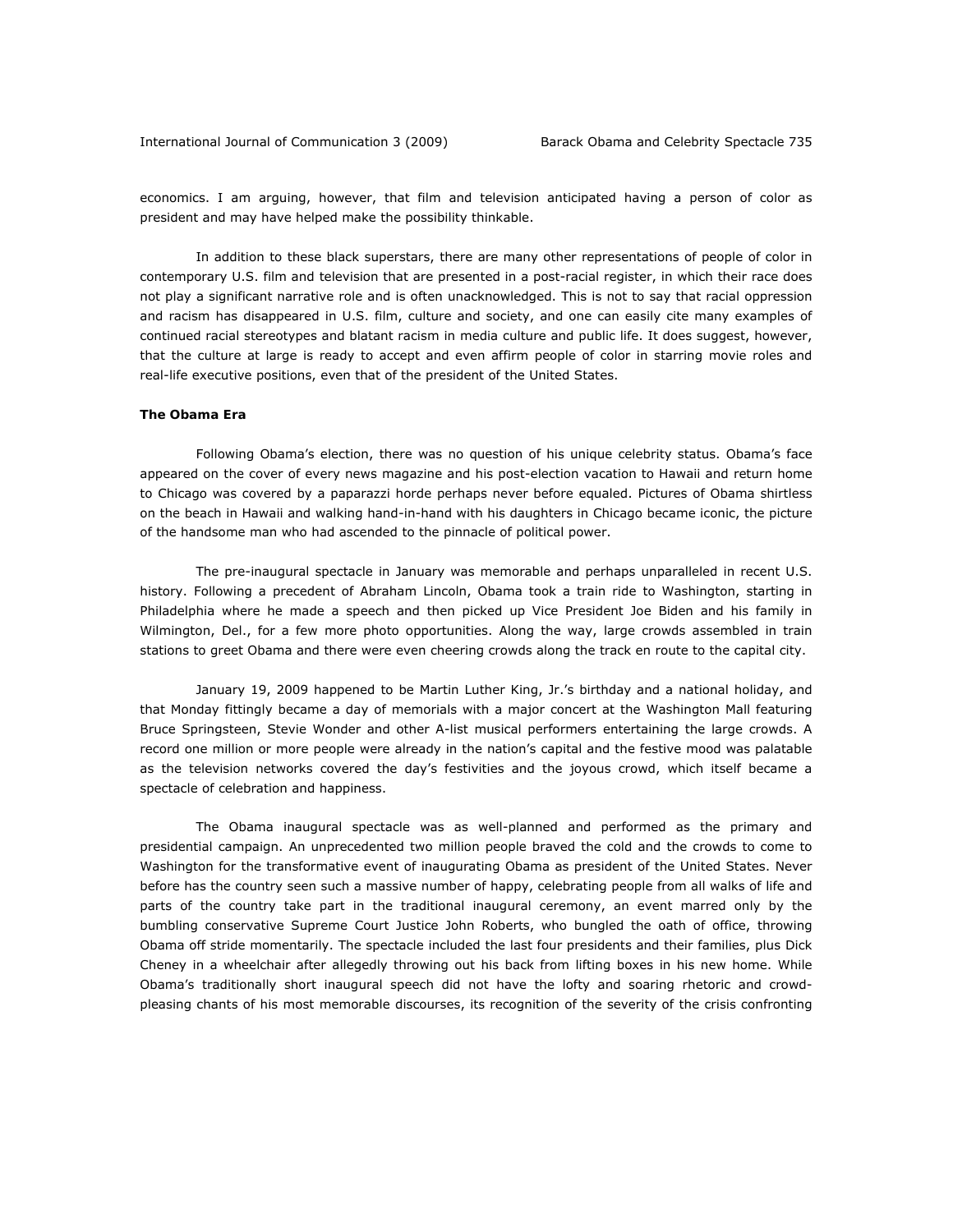the country, the need for fundamental change in politics and values from the Bush-Cheney administration, and determination to confront these problems satisfied the crowds and most serious observers.

Seeing the Bushes leave the White House by helicopter after the ceremony and Cheney being lifted from his wheelchair into his getaway car was an aesthetic delight and a real spectacle for members of the TV audience at home, as they watched the least popular president and vice president in U.S. history leave town in disgrace, signaling that a new era had truly begun.

Obama's first 100 days were highly ambitious, starting by pushing through emergency measures to try to get the economy back on track, specifically a \$787 billion stimulus — described as a "recovery and reinvestment" — plan, a controversial bank bailout package that constituted a government takeover of "toxic" bank assets, a housing recovery program, an expansion of the Federal Reserve, and a budget geared to stimulate the economy, rebuild the infrastructure and create jobs. Obama made good on his middle class tax cut and promised a radical overhaul of the health system, Congressional spending and even military spending. Furthermore, President Obama transformed policy on stem cell research, women's reproductive and labor rights, the environment, and national security through executive orders. To be sure, Obama's hopes for bipartisan politics were dashed when Republicans voted unanimously against some of his economic programs and budget proposals, and now partisan division seems as heated as ever.

President Obama also launched a highly ambitious reversal of Bush-Cheney foreign policy and took multiple new foreign policy initiatives. He promised to close down the prison at Guantanamo Bay and to bring the prisoners there and elsewhere to justice, who had been held without trials; he also promised to put an end to illegal torture, rendition and wiretapping policies. After wavering and declaring that CIA and other agency operatives who carried out torture policies during the Bush-Cheney era would not be prosecuted, Obama later opened the door to prosecute previous administration officials who set the policies and ordered their implementation.

During his first 100 days, Obama's world tours — in which he met with European, global and Latin America leaders — have shown how he has become a major global celebrity and how celebrity politics and spectacle is normalized as an important, perhaps key, segment of global and regional politics. On his visits to England, France and the G-20 summit, Obama received a rock star reception from people in all the countries he visited, with people lining the streets for a glimpse of him, and Obama's image dominated the media in the coverage of his meetings with foreign leaders.

Thus, on the terrain of foreign policy, Obama has used his super-celebrity status to engage in public diplomacy for his agenda and to promote U.S. interests. In part, after the bitter anger generated throughout the world by the Bush-Cheney administration, Obama's phenomenal popularity is a positive antidote to rising and dangerous anti-Americanism and also provides him with leverage as a global diplomat to promote his agendas. After Obama's recent trips to Europe, the U.K., France, Trinidad and Tobago, and other places, it may be the case the Obama is the world's major super global celebrity bar none.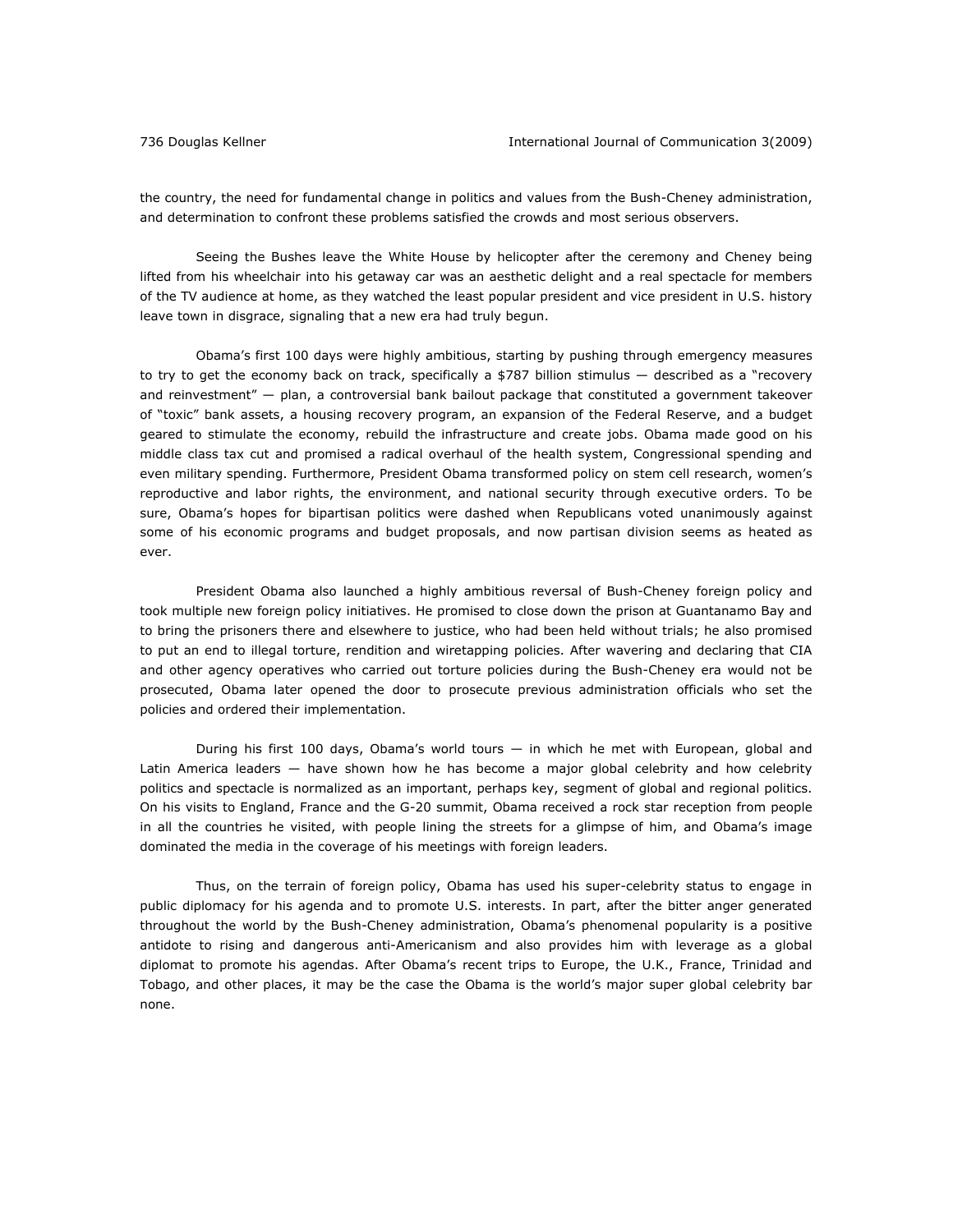It remains to be seen if Obama's celebrity status can help him solve the overwhelming economic problems, reboot the U.S. economy and make progress on difficult global issues, or if old Washington partisan politics and the overwhelming challenges the Obama administration faces on multiple fronts will undermine Obama's popularity and efficiency as leader. Spectacle and celebrity are certainly important tools of governing in a media age, but it remains to be seen if Obama and his administration can effectively deal with the multiple crises of the contemporary moment. <sup>26</sup>

In conclusion, I want to offer some remarks on the importance of learning to read, understand, and deconstruct the spectacle in order to become an informed and intelligent citizen and participant in a democratic society.

# *Deconstructing the Spectacle*

 $\overline{a}$ 

 I have argued that presidential campaigns have been constructed as media spectacles, in particular since the rise of cable television with its 24/7 news cycles and partisan networks — like Fox News, which can be seen as a campaign adjunct of the Republican party, and MSNBC, which in 2008 had several shows that were blatantly partisan for Obama. A PEW journalism report released about two weeks before the 2008 presidential election that studied positive and negative representations of the two major parties' presidential and vice presidential candidates revealed that McCain received strongly negative coverage, with more than half of the stories about him casting the Republican in a negative light. Stories about Obama, on the other hand, were less than one-third negative, about one-third positive and onethird neutral.<sup>27</sup> About two in five of the stories about Palin were negative, whereas about one-third were positive and the rest neutral; Joe Biden was the invisible man of the group, receiving only 6% of the coverage with more negatives than Palin and almost as many as McCain. Commentators noted that this did not necessarily denote media bias, as conservatives incessantly claim, but rather reflect that many stories were devoted to polls, meaning that the leading candidate, frequently Obama, received more positive representations from these stories. Analysts also noted that McCain's negative stories were largely concerning his response to the dire financial crisis, which was often blamed on Republican policies and market fundamentalism.<sup>28</sup>

<sup>&</sup>lt;sup>26</sup> Of course, Obama has been sharply criticized by the Left before and after the election; for a collection of sharp critiques of Obama and his administration from the Left, see

http://www.zmag.org/znet/places/2008+Election (accessed July 20, 2009).

<sup>&</sup>lt;sup>27</sup> See the PEW Research Center report at  $\frac{http://www.journalism.org/}{http://www.journalism.org/}$  (accessed January 5, 2009).

 $28$  See Rainey (2008). An earlier survey by FAIR, however, "Top Troubling Tropes of Campaign '08," October 10, 2008, suggested that major tropes such as "Straight-Talking Maverick" for John McCain, and "Barack Obama, Elitist Snob" created a positive narrative for McCain and negative representations of Obama; the study's examples, however, were from earlier in the year and were arguably overtaken in the final few weeks of the campaign, as were what the article suggested were largely positive tropes for Sarah Palin, who had overwhelmingly critical media coverage in the last weeks of the campaign; for the FAIR survey, see http://www.fair.org/index.php?page=3629 (accessed October 26, 2008).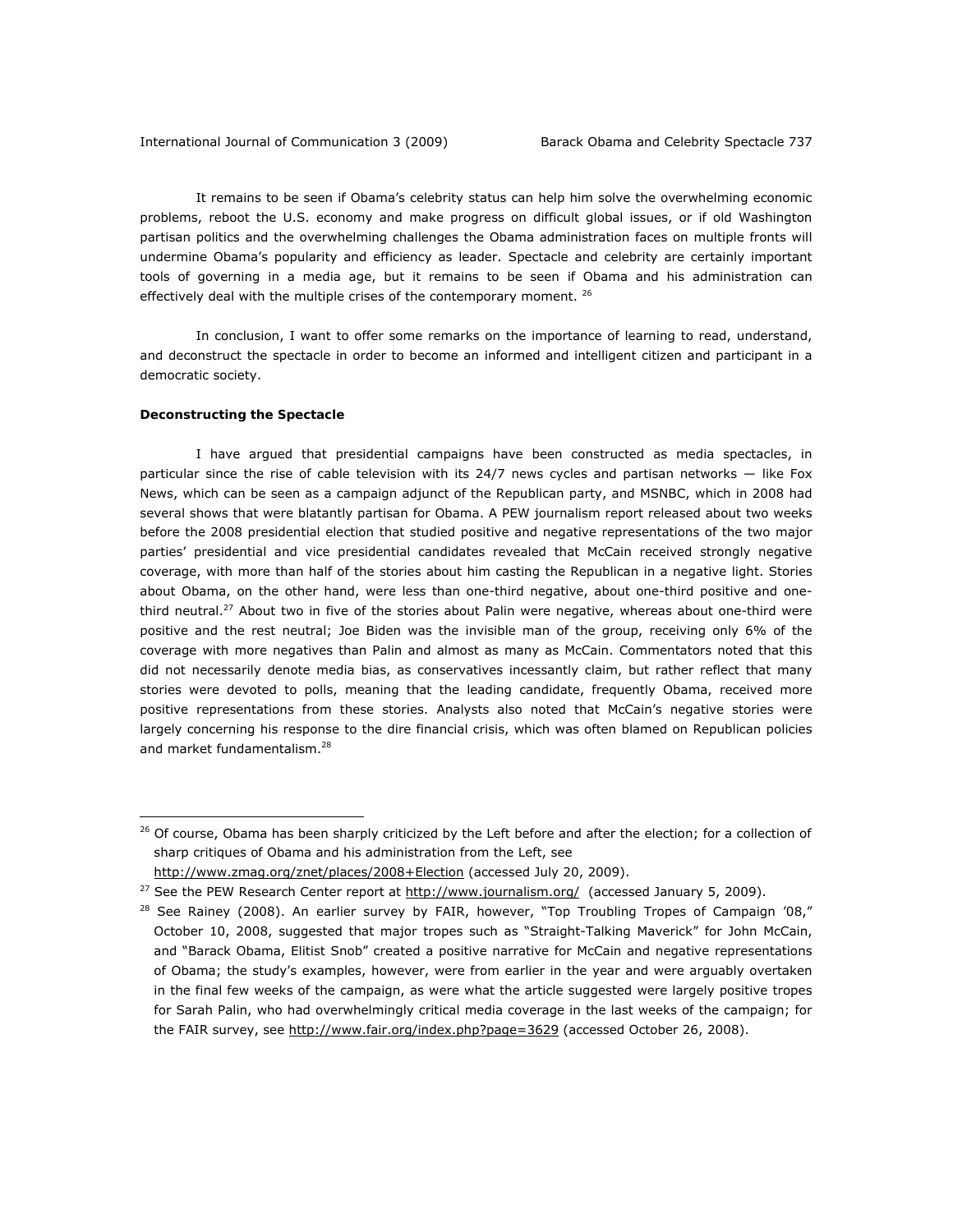As Robert Draper (2008) noted in a *New York Times* article on "The Making (and Remaking) of McCain," the McCain campaign ran five sequential narratives, all bolstered, I would add, with media spectacle: 1) The Heroic Fighter vs. the Quitter (think Iraq); 2) Country-First Deal Maker vs. Nonpartisan Pretender; 3) Leader vs. Celebrity; 4) Team of Mavericks (i.e., McCain and Palin) vs. Old-Style Washington (i.e., Obama and Biden); and 5) John McCain vs. John McCain (i.e., the honorable McCain who said he did not want to engage in gutter-snipe politics vs. the last weeks of the campaign with the nasty attacks on Obama). *The Times* article left out McCain-Palin's last narrative, which pitted Joe the Plumber, whom the Republicans invoked to oppose tax-and-spend liberals, the standard Republican line used when they run out of ideas and attack strategies.

As the election results came in, predictably following major polls, it appeared that a long presidential campaign orchestrated by competing media spectacles and presidential narratives had already shaped people's opinions and determined their voter behavior. It was a momentous election, one marked by stunning media spectacle, but both sides appeared to have firmed up during the economic crisis, which David Axelrod, Obama's chief strategist, said during election night was the turning point of the campaign. It was when people decided Obama would be the better president and was better able to confront the serious problems that the country faced.

Hence, to be a literate reader of U.S. presidential campaigns, one needs to see how the opposing parties construct narratives, media spectacle and spin to try to produce a positive image of their candidate to sell to the American public and learn how to critically decode how the media presents political events and candidates. In presidential campaigns, there are daily photo opportunities and media events, themes and points of the day that candidates want to highlight, and narratives about the candidates vying to win the support of the public. Obama's narrative from the beginning was bound up with the Obama spectacle, representing himself as a new kind of politician that embodied change and could bring together people of different colors, ethnicities, ages, regions, and political views. Obama effectively used media spectacle and new media to promote his candidacy and generally been consistent in his major themes and storylines, although the Republicans tried to subvert his story with allegations of close connections with radicals like Wright and Ayers.

 An informed and intelligent public thus needs to learn to deconstruct the spectacle to see what are the real issues behind the election, what interests and ideology do the candidates represent, and what sort of spin, narrative, and media spectacles are being used to sell candidates. This article limited itself to describing the media spectacle dimension of the 2008 presidential campaign and Obama's first 100 days in office. I do not want to claim that media spectacle alone is the key to or essence of presidential campaigns, which also depend on traditional organizing, campaign literature, debate, proliferating new media, get-out-the-vote efforts, and the so-called "ground game." But I would argue that media spectacle is becoming an increasingly salient feature of presidential and other elections in the U.S. today, as well as mediating the political battles of the present age, and that the Obama spectacle has emerged as a defining moment in contemporary culture and politics.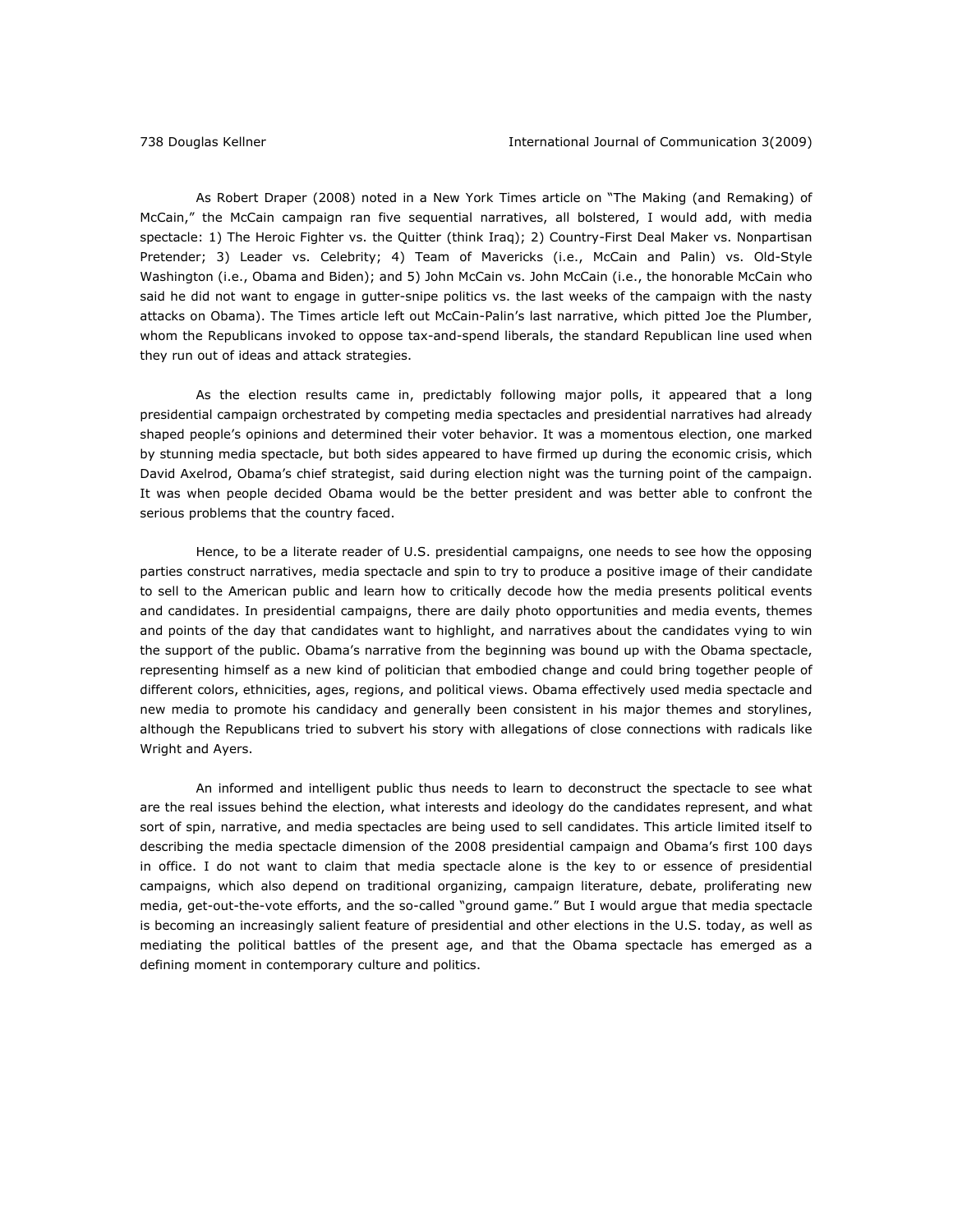# *References*

- Blumentahl, M., & Neiwert, D. (2008, October 10). Meet Sarah Palin's radical right-wing pals. *Salon*, Retrieved from http://www.salon.com/news/feature/2008/10/10/palin\_chryson/print.html and accessed November 12, 2009.
- Braxton, G. (2008, June 22). Black like them. *Los Angeles Times*, p. E1, 20.
- Bumiller, E., & Zeleny, J. (2008, October 23). McCain and Obama hurl broadsides at each other over taxes and jobs. *The New York Times*. Retrieved from http://www.nytimes.com/2008/10/24/us/politics/24campaign.html?hp=&pagewanted=print and accessed November 10, 2009.
- Cornfield, M. (2010) Game-Changers: New technologies and the 2008 presidential election. In L. J. Sabato (Ed.), *The year of Obama: How Barack Obama won the White House*, pp. 205-230. New York: Longman. Unpublished manuscript.
- Drew, E. (2008, December 18). The truth about the election. *The New York Review of Books*. Retrieved from http://www.nybooks.com/articles/22170 and accessed December 27, 2008.
- Draper, R. (2008, October 26). The Making (and Remaking) of McCain. *The New York Times*. Retreived from http://www.nytimes.com/2008/10/26/magazine/26mccain-t.html
- Gulati, G. J. (2010). No laughing matter: The role of new media in the 2008 election. In L. J. Sabato (Ed.), *The year of Obama: How Barack Obama won the White House*, pp. 187-204. New York: Longman. Unpublished manuscript.
- Harlow, J. (2008, November 8). Hollywood's warm-up act for Barack Obama: Fictional portrayals of black presidents helped America accept the idea of the real thing. *TimesOnLine*, Retrieved from http://www.timesonline.co.uk/tol/news/world/us\_and\_americas/us\_elections/article5114838.ece and accessed November 25, 2008.
- Katz, J. (2009). *The Presidency as pedagogy: A cultural studies analysis of violence, media and the construction of presidential masculinities*. Submitted for the degree of Doctor of Philosophy in Education, UCLA.
- Kellner, D. (1995). *Media culture*. London and New York: Routledge.
- Kellner, D. (2001). *Grand theft 2000*. Lanham, Md.: Rowman and Littlefield.
- Kellner, D (2003a).\_ *Media Spectacle*. London and New York: Routledge, 2003.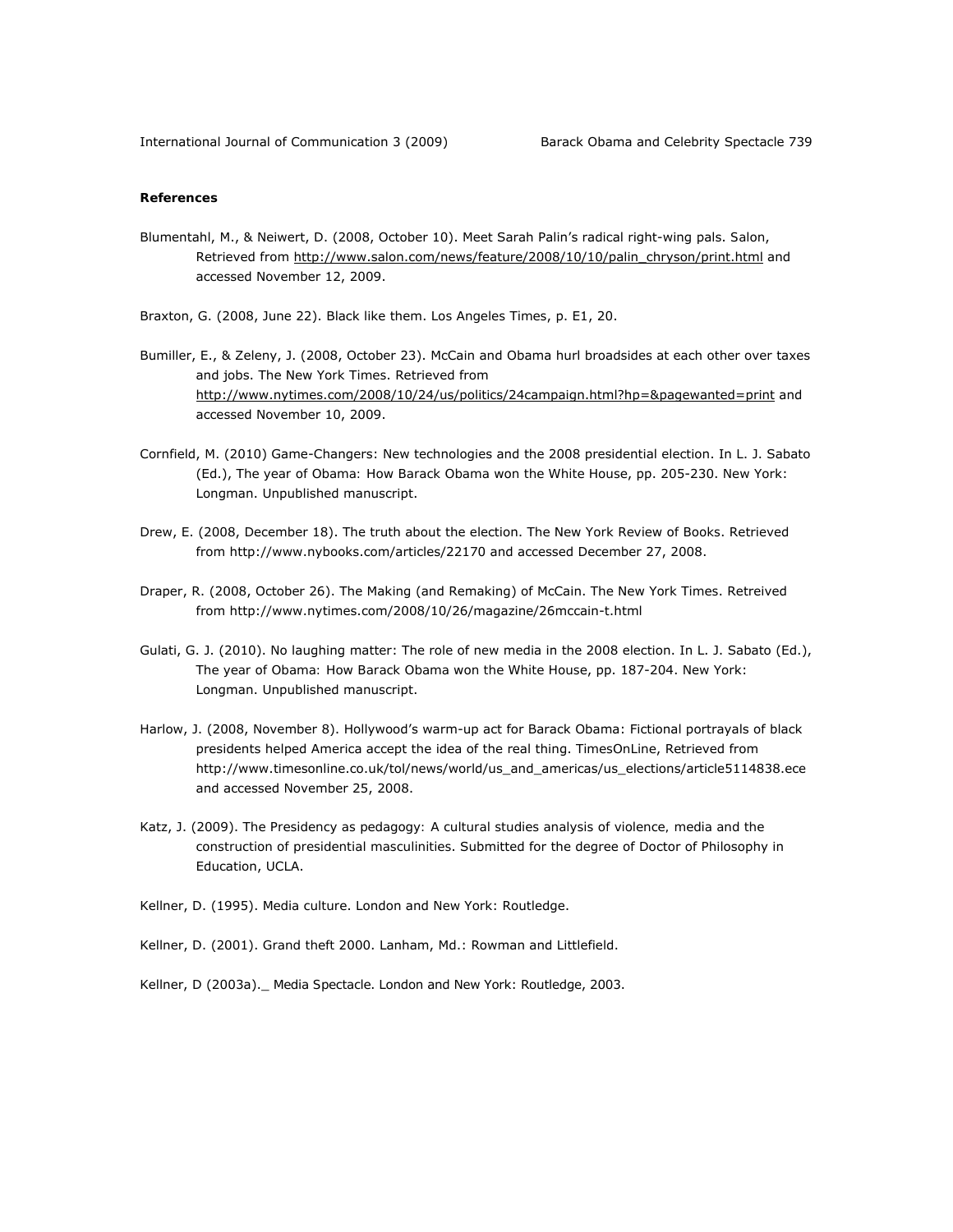- Kellner, D. (2003b). *From September 11 to terror war: The dangers of the Bush legacy*. Lanham, Md.: Rowman and Littlefield.
- Kellner, D. (2005). *Media spectacle and the crisis of democracy*. Boulder: Paradigm.
- Kellner, D. (2007) "Bushspeak and the Politics of Lying: Presidential Rhetoric in the 'War On Terror,'" *Presidential Studies Quarterly,* 37, no. 4 (December), special issue on "Presidential Rhetoric," pp. 622-645.
- Kellner, D. (2008). *Guys and guns amok: Domestic terrorism and school shootings from the Oklahoma City bombings to the Virginia Tech massacre*. Boulder, Col.: Paradigm Press.
- Kellner, D. & Kim, G. (2009). YouTube, Politics and Pedagogy: Some Critical Reflections. In R. Hammer & D. Kellner (Eds.), *Media/Cultural studies: Critical approaches* (pp. 615-635). New York: Peter Lang Publishing, 2009.
- Kellner, D. and Ryan, M. (1988) *Camera Politica: The Politics and Ideology of Contemporary Hollywood Film*. Bloomington, Ind.: Indiana University Press.
- Kooperman, A. (2008, October 10). The return of Charles Keating. *Salon*. Retrieved from http://www.salon.com/politics/war\_room/ and accessed November 10, 2009.
- Kooperman, A. (2008, October 12). Palin booed at Flyers game. *Salon*. Retrieved from http://www.salon.com/politics/war\_room/ and accessed November 10, 2009.
- Kurtz, H. (2008, March 20). Obama's speech, sliced and diced. *The Washington Post*. Retrieved from http://www.washingtonpost.com/wp-dyn/content/article/2008/03/20/AR2008032000964.html and accessed on April 30, 2009).
- Leibovich, M., & Zernike, K. (2008, May 8). Seeing grit and ruthlessness in Clinton's love of the fight. *The New York Times*. Retrieved from http://www.nytimes.com/2008/05/05/us/politics/05clinton.html?\_r=1&pagewanted=print.
- Linthkicum, K. (2008, August 23). Tagged, he's it. *Los Angeles Times,* p. I1.
- *Los Angeles Times*. (2009, January 3). Will Smith tops box-office poll, p. E2.
- Obama, B. (2004) *Dreams from my father: A story of race and inheritance*. New York: Three Rivers Press, 2004.
- Obama, B. (2008) *The audacity of hope: Thoughts on reclaiming the American Dream*. New York: Vintage (reprint edition).